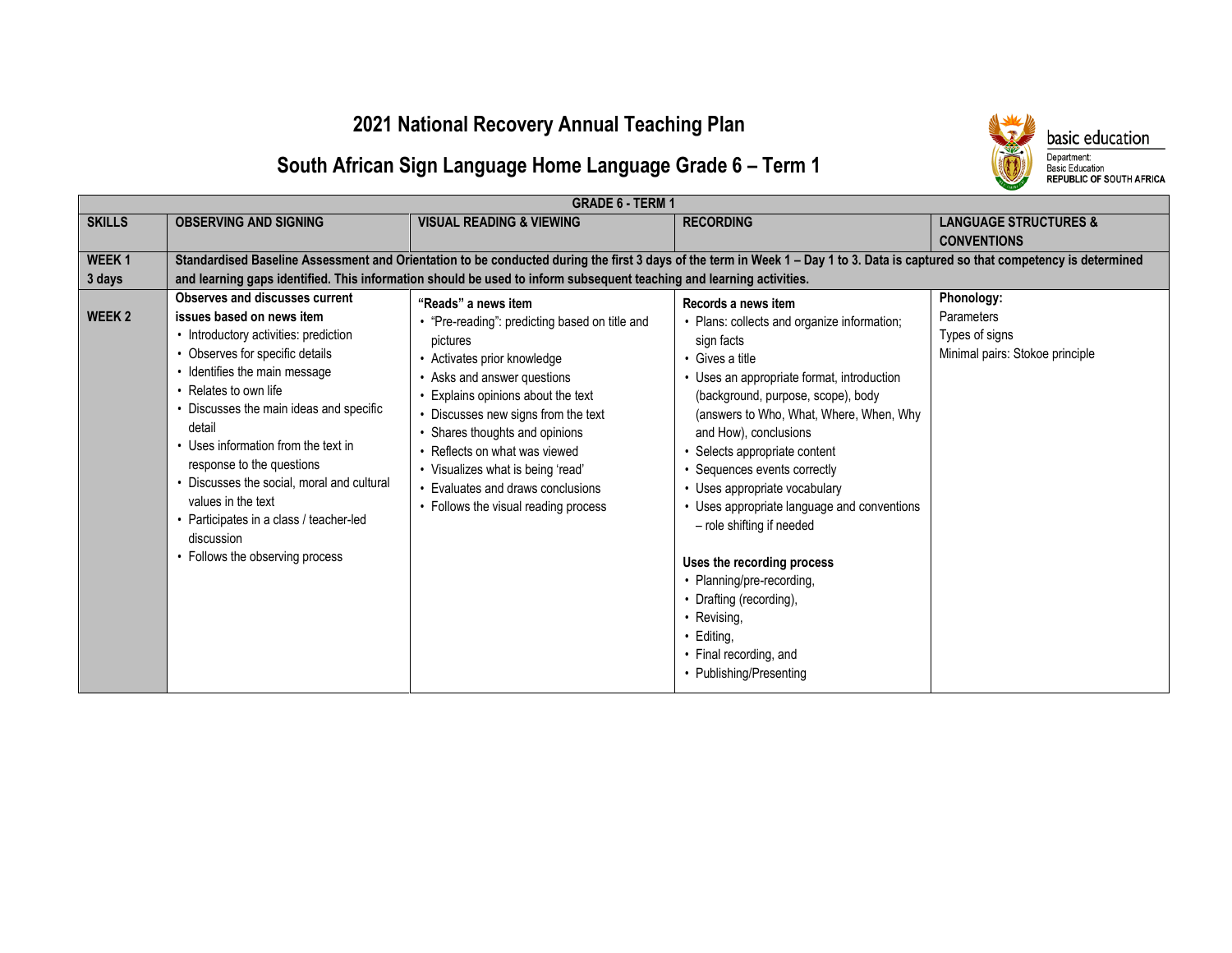|                 | <b>GRADE 6 - TERM 1</b>                                                                                                                                                                                                                                                                                                                                                                                                                                                                                                                                        |                                                                                                                                                                                                                                                                                                                                          |                                                                                                                                                                                                                                                                                                                                                                                                                                                                                                                                                                                                                          |                                                                                         |  |
|-----------------|----------------------------------------------------------------------------------------------------------------------------------------------------------------------------------------------------------------------------------------------------------------------------------------------------------------------------------------------------------------------------------------------------------------------------------------------------------------------------------------------------------------------------------------------------------------|------------------------------------------------------------------------------------------------------------------------------------------------------------------------------------------------------------------------------------------------------------------------------------------------------------------------------------------|--------------------------------------------------------------------------------------------------------------------------------------------------------------------------------------------------------------------------------------------------------------------------------------------------------------------------------------------------------------------------------------------------------------------------------------------------------------------------------------------------------------------------------------------------------------------------------------------------------------------------|-----------------------------------------------------------------------------------------|--|
| <b>SKILLS</b>   | <b>OBSERVING AND SIGNING</b>                                                                                                                                                                                                                                                                                                                                                                                                                                                                                                                                   | <b>VISUAL READING &amp; VIEWING</b>                                                                                                                                                                                                                                                                                                      | <b>RECORDING</b>                                                                                                                                                                                                                                                                                                                                                                                                                                                                                                                                                                                                         | <b>LANGUAGE STRUCTURES &amp;</b>                                                        |  |
|                 |                                                                                                                                                                                                                                                                                                                                                                                                                                                                                                                                                                |                                                                                                                                                                                                                                                                                                                                          |                                                                                                                                                                                                                                                                                                                                                                                                                                                                                                                                                                                                                          | <b>CONVENTIONS</b>                                                                      |  |
| <b>WEEK 3-4</b> | Observes and discusses a story /<br>folklore<br>• Introductory activities: prediction<br>• Recalls events in the correct sequence<br>and using the correct tense<br>• Interacts positively during group<br>discussions<br>• Identifies how stereotypes are related<br>and their effects on the viewer.<br>• Discusses characters<br>• Discusses plot, conflict and setting<br>• Discusses messages in the text<br>• Reflects cultural customs, values and<br>beliefs<br>• Reflects on the struggle between good<br>and evil<br>• Follows the observing process | "Reads" a story / folklore<br>• Pre-reading" activities, e.g. prediction based<br>on title<br>• Identifies the main idea, the characters and<br>the plot<br>· Identifies key details in what was viewed<br>• Interprets and discusses message<br>• Comments on storyline<br>• Follow the visual "reading" process<br>Summarizes the text | Records a story<br>• Depicts a story /a past event / fiction<br>• Uses a story line that is convincing<br>• Establishes a time frame (i.e. past, present,<br>future) and marks time changes when<br>needed<br>• Uses a captivating introductory paragraph<br>• Uses an interesting ending<br>Ensures sustained interest with style and<br>action<br>• Uses descriptive elements<br>• Uses clear structure - Beginning/ Middle /<br>Ending<br>Uses the recording process<br>• Planning/pre-recording<br>• Produces first draft (signed)<br>• Revising,<br>• Editing,<br>• Final recording, and<br>• Publishing/Presenting | Morphology:<br>Classifiers<br>Syntax/Semantics:<br>Abstract nouns<br><b>Determiners</b> |  |
|                 |                                                                                                                                                                                                                                                                                                                                                                                                                                                                                                                                                                | FORMAL ASSESSMENT TASK 1 - OBSERVING AND SIGNING: Based on the work done in the term (20 marks)<br>(Commence with this task in term 1 and conclude in term 2 when the mark will be recorded.)                                                                                                                                            |                                                                                                                                                                                                                                                                                                                                                                                                                                                                                                                                                                                                                          |                                                                                         |  |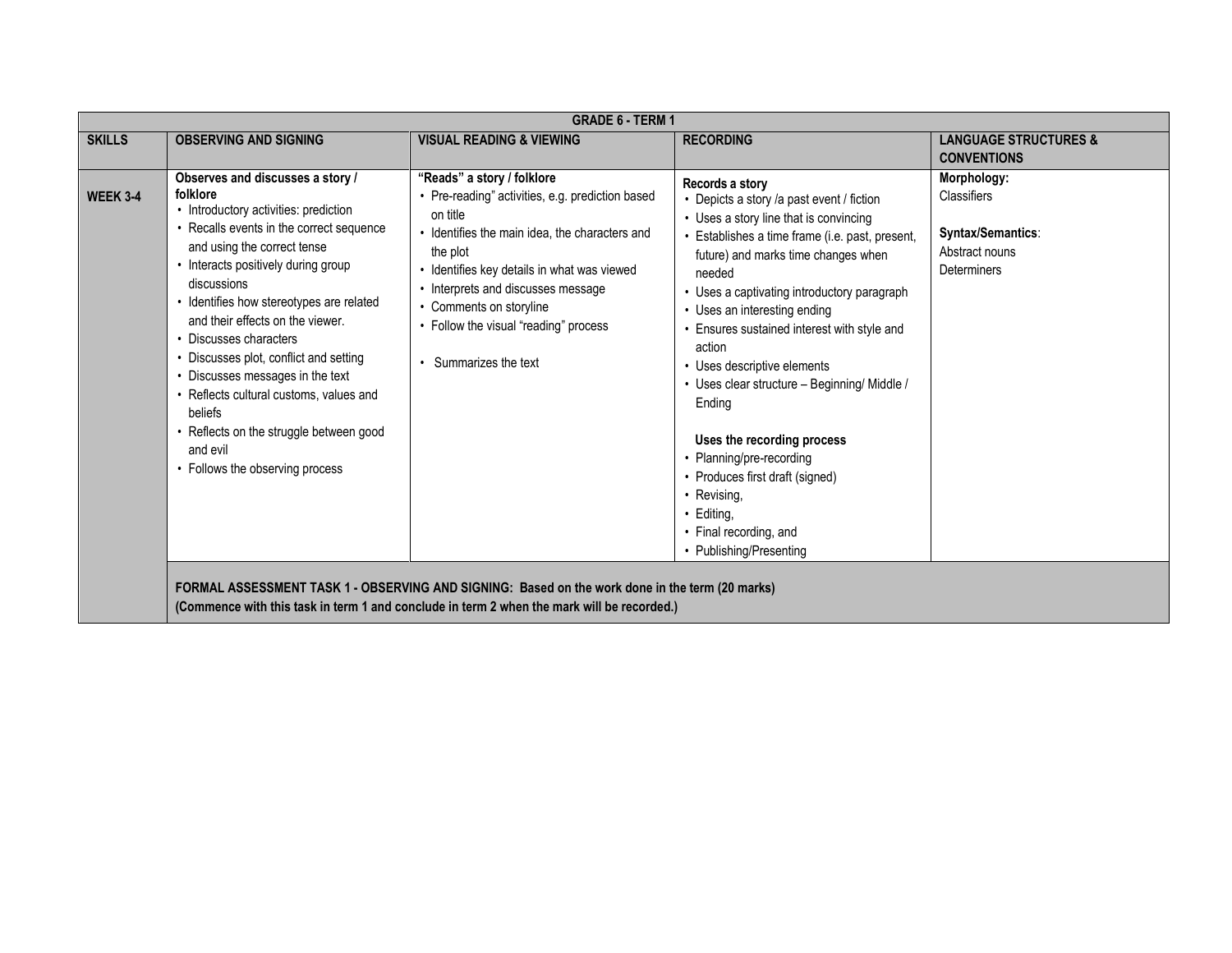|                 | <b>GRADE 6 - TERM 1</b>                                                                                                                                                                                                                                                                                                                                                                                                                                                                                                                                                                                                                                                                               |                                                                                                                                                                                                                                                                                                                                                                                                                                                                                                                                                                                                                   |                                                                                                                                                                                                                                                                                                                                                                                                                                                                                                                 |                                                                                                                                        |  |
|-----------------|-------------------------------------------------------------------------------------------------------------------------------------------------------------------------------------------------------------------------------------------------------------------------------------------------------------------------------------------------------------------------------------------------------------------------------------------------------------------------------------------------------------------------------------------------------------------------------------------------------------------------------------------------------------------------------------------------------|-------------------------------------------------------------------------------------------------------------------------------------------------------------------------------------------------------------------------------------------------------------------------------------------------------------------------------------------------------------------------------------------------------------------------------------------------------------------------------------------------------------------------------------------------------------------------------------------------------------------|-----------------------------------------------------------------------------------------------------------------------------------------------------------------------------------------------------------------------------------------------------------------------------------------------------------------------------------------------------------------------------------------------------------------------------------------------------------------------------------------------------------------|----------------------------------------------------------------------------------------------------------------------------------------|--|
| <b>SKILLS</b>   | <b>OBSERVING AND SIGNING</b>                                                                                                                                                                                                                                                                                                                                                                                                                                                                                                                                                                                                                                                                          | <b>VISUAL READING &amp; VIEWING</b>                                                                                                                                                                                                                                                                                                                                                                                                                                                                                                                                                                               | <b>RECORDING</b>                                                                                                                                                                                                                                                                                                                                                                                                                                                                                                | <b>LANGUAGE STRUCTURES &amp;</b>                                                                                                       |  |
|                 |                                                                                                                                                                                                                                                                                                                                                                                                                                                                                                                                                                                                                                                                                                       |                                                                                                                                                                                                                                                                                                                                                                                                                                                                                                                                                                                                                   |                                                                                                                                                                                                                                                                                                                                                                                                                                                                                                                 | <b>CONVENTIONS</b>                                                                                                                     |  |
| <b>WEEK 5-6</b> | Observes a persuasive text, e.g.<br>"speech"<br>• Purpose / intention of presentation<br>• Appropriate language register for<br>audience<br>• Facial expression and body language<br>• Introduction and conclusion<br>• Follows the observing and signing<br>process<br>Un/prepared presentation: "speech"<br>• Use clearly expressed ideas showing<br>awareness of audience and purpose<br>• Use clear objective language showing<br>purpose / intention of presentation<br>• Use appropriate language register and<br>tone for audience<br>• Use appropriate facial expression and<br>body language<br>• Use persuasive language where<br>applicable<br>• Use effective introduction and conclusion | "Reads" a persuasive text, e.g. advertisement<br>• Infers meaning<br>• Understands purpose of text<br>• Expresses personal response to images<br>• Evaluates the image for effectiveness<br>• Asks relevant, critical questions using<br>appropriate question forms, e.g. who, which,<br>what, when, how, why<br>• Discusses language use including persuasive<br>and emotive language<br>• Identifies and discusses graphical techniques<br>such as colour, design, choice of images etc.<br>and how they affect the message conveyed<br>• Confirms purpose and audience<br>• Follows the visual reading process | Records a persuasive text, e.g. an<br>advertisement<br>Keep the attention of the viewer-ensuring<br>that the important signs stand out.<br>Creates a desire to own the product or use<br>the service.<br>Considers the following in designing:<br>The target market (for whom the<br>advertisement is intended)<br>Positioning (where and when the<br>advertisement will appear<br>Appeals (to what sense is the<br>advertisement appealing?)<br>The structure<br>The language used (repetitive,<br>figurative) | Syntax/Semantics:<br>Basic sentence types:<br>Statements, negations, questions,<br>commands, topicalisation, conditionals,<br>compound |  |
|                 | <b>FORMAL ASSESSMENT TASK 2: RECORDING</b><br>Essay (20 marks)<br>$\bullet$<br><b>Narrative or Descriptive</b><br>$2 - 4$ minutes<br>Done during the term                                                                                                                                                                                                                                                                                                                                                                                                                                                                                                                                             |                                                                                                                                                                                                                                                                                                                                                                                                                                                                                                                                                                                                                   |                                                                                                                                                                                                                                                                                                                                                                                                                                                                                                                 |                                                                                                                                        |  |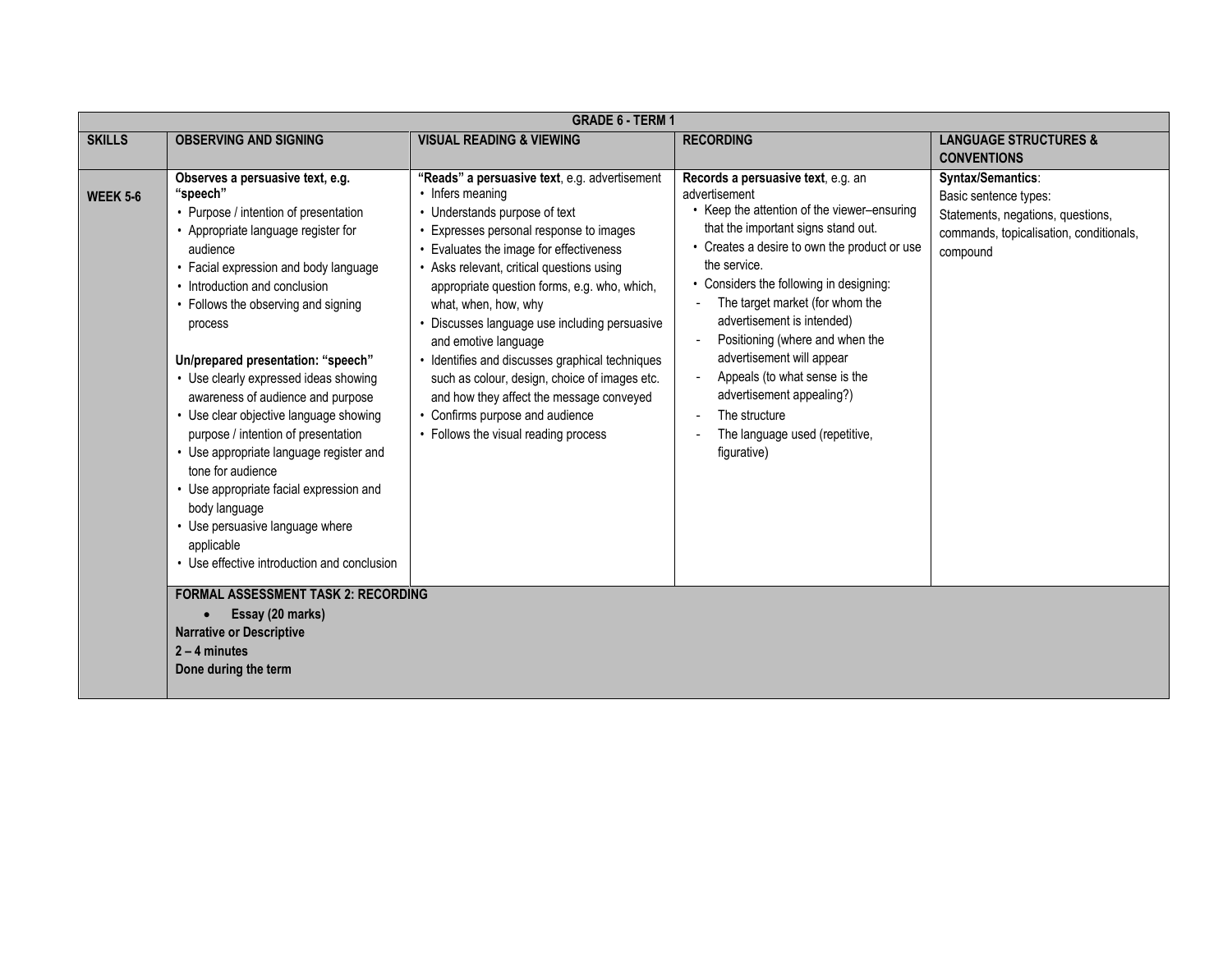|                  | <b>GRADE 6 - TERM 1</b>                                                                                                                                                                                                                                                                                                                                                        |                                                                                                                                                                                                                                                                                                                                                                                                                                                                                  |                                                                                                                                                                                                                                                                                                                                                                                                              |                                                                                                                                                                                     |  |
|------------------|--------------------------------------------------------------------------------------------------------------------------------------------------------------------------------------------------------------------------------------------------------------------------------------------------------------------------------------------------------------------------------|----------------------------------------------------------------------------------------------------------------------------------------------------------------------------------------------------------------------------------------------------------------------------------------------------------------------------------------------------------------------------------------------------------------------------------------------------------------------------------|--------------------------------------------------------------------------------------------------------------------------------------------------------------------------------------------------------------------------------------------------------------------------------------------------------------------------------------------------------------------------------------------------------------|-------------------------------------------------------------------------------------------------------------------------------------------------------------------------------------|--|
| <b>SKILLS</b>    | <b>OBSERVING AND SIGNING</b>                                                                                                                                                                                                                                                                                                                                                   | <b>VISUAL READING &amp; VIEWING</b>                                                                                                                                                                                                                                                                                                                                                                                                                                              | <b>RECORDING</b>                                                                                                                                                                                                                                                                                                                                                                                             | <b>LANGUAGE STRUCTURES &amp;</b><br><b>CONVENTIONS</b>                                                                                                                              |  |
| <b>WEEK 7-8</b>  | Observes a discusses a dialogue (one<br>signer)<br>• Observes dialogue conventions, such as<br>turn taking.<br>• Observes body language<br>• Observes language register and tone.<br>• Observes beginning and conclusion<br>• Compiles questions<br>• Makes notes<br>• Participates in a class discussion,<br>explaining own opinion                                           | "Reads" a drama<br>Focus on the key features of a drama:<br>• Context / Plot / sub-plot<br>• Characterization<br>• Message / theme<br>• Background and setting<br>• Mood, ironic twist and ending<br>• Stage directions<br>• Discusses author's point of view.<br>• Follows the visual reading and viewing<br>process<br>• Summarizes the text                                                                                                                                   | Records a dialogue (one signer - by using<br>role shift)<br>• Uses correct dialogue conventions<br>• Reveals characters and motivation<br>• Maintains topic<br>• Follows turn-taking rules<br>• Uses SASL conventions appropriately<br>including eye contact, register, style<br>• Uses a variety of compound and<br>complex sentences<br>• Concludes the dialogue                                           | Syntax/Semantics:<br>Basic sentence types:<br>Statements, negations, questions,<br>commands, topicalisation, conditionals,<br>compound<br><b>Discourse</b><br>Role shift            |  |
|                  | FORMAL ASSESSMENT TASK 3: RESPONSE TO TEXTS (50 marks)<br>Literary/Non- literary text (20 marks)<br>Visual text (10 marks)<br><b>Language Structures and Conventions (20 marks)</b><br>Activities for this task do not have to be done in one session.                                                                                                                         |                                                                                                                                                                                                                                                                                                                                                                                                                                                                                  |                                                                                                                                                                                                                                                                                                                                                                                                              |                                                                                                                                                                                     |  |
| <b>WEEK 9-10</b> | <b>Gives and follows instructions</b><br>• Introductory activities: prediction<br>• Identifies the features of instructional<br>signed text<br>• Recalls procedure<br>• Asks questions to clarify<br>• Comments on clarity of instructions<br>· Signs clear instructions<br>• Gives clear instructions, e.g. on how to<br>make a cup of tea<br>• Follows the observing process | "Reads" a poem<br>• Literal meaning<br>• Figurative meaning<br>• Figures of speech, imagery, sign choice,<br>signing mode (emotional intention), emotional<br>responses and interpretations<br>• Design features - rhyme, rhythm, eye gaze,<br>pausing, refrain, alliteration (repetition of<br>parameters)<br>• Analyses and discusses the five parameters<br>in different sign utterances and how they<br>impact on the meaning<br>• Expresses feelings stimulated by the poem | Records a poem<br>• Produce short poems<br>· Use appropriate poetic devices, e.g.<br>symmetry, alliteration (repetition of<br>parameters), rhythm, imagery, pace and<br>sign size<br>• Use appropriate SASL discourse<br>conventions<br>Uses the recording process<br>• Planning/pre-recording,<br>• Drafting (recording),<br>• Revising,<br>· Editing,<br>• Final recording, and<br>• Publishing/Presenting | Reinforcement of language structures<br>and conventions covered in previous<br>weeks<br><b>Syntax/ Semantics:</b><br>Figures of speech: simile, metaphor<br>personification, idioms |  |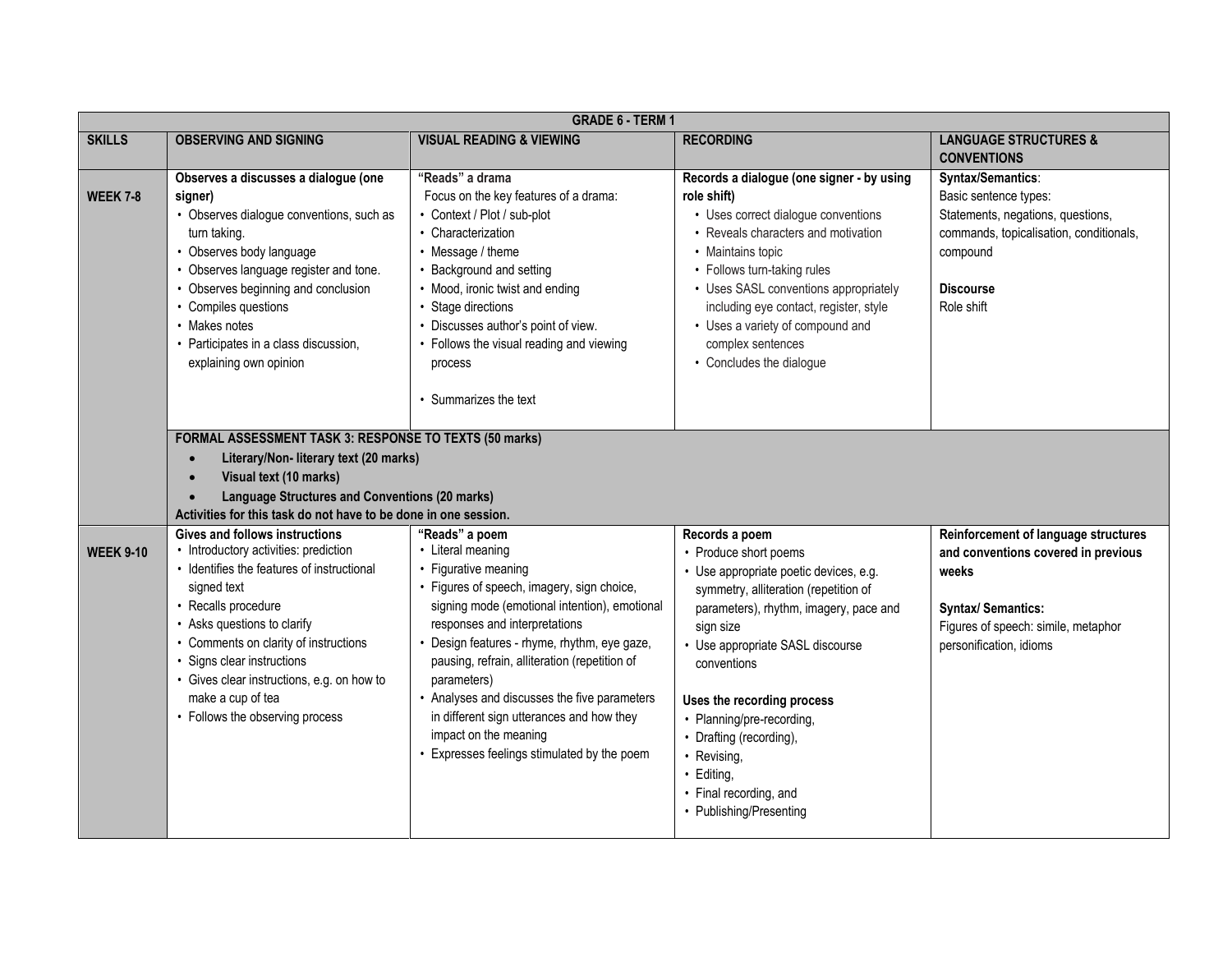| <b>FORMATIVE ASSESSMENT ACTIVITIES</b>                                                                                                                      |  |                                                                                                                                                               |  |                                                                                                          |                                                                                                                    |                                                                                                                                |
|-------------------------------------------------------------------------------------------------------------------------------------------------------------|--|---------------------------------------------------------------------------------------------------------------------------------------------------------------|--|----------------------------------------------------------------------------------------------------------|--------------------------------------------------------------------------------------------------------------------|--------------------------------------------------------------------------------------------------------------------------------|
| <b>Observing and Signing activities</b><br>Variety of Observing and Signing<br>activities<br><b>Observing and Signing activities that</b>                   |  | <b>Visual Reading and Viewing activities</b><br><b>Visual Reading Process</b><br>"Reading" for Comprehension activities<br>Literature activities based on the |  | <b>Recording activities</b><br><b>Recording Process</b><br><b>Chunking</b><br><b>Transactional Texts</b> |                                                                                                                    | <b>Language Structures and Conventions</b><br>activities<br>Variety of Language Structures and<br><b>Convention activities</b> |
| comply with the Covid-19 conditions                                                                                                                         |  | prescribed genres for the semester                                                                                                                            |  | Essay<br><b>Creative Recording</b>                                                                       |                                                                                                                    |                                                                                                                                |
|                                                                                                                                                             |  | <b>GRADE 6 SASL HLSUMMARY OF FORMAL ASSESSMENT TASKS: TERM 1</b>                                                                                              |  |                                                                                                          |                                                                                                                    |                                                                                                                                |
| <b>FORMAL ASSESSMENT TASK 1 - OBSERVING AND SIGNING:</b>                                                                                                    |  | <b>FORMAL ASSESSMENT TASK 2: RECORDING</b>                                                                                                                    |  |                                                                                                          | <b>FORMAL ASSESSMENT TASK 3:</b>                                                                                   |                                                                                                                                |
| Based on the work done in the term (20 marks)                                                                                                               |  | Essay (20 marks)                                                                                                                                              |  |                                                                                                          | <b>RESPONSE TO TEXTS (50 MARKS)</b>                                                                                |                                                                                                                                |
| (Commence with this task in term 1 and conclude in term 2<br>Descriptive / narrative (2 - 4 minutes)<br>when the mark will be recorded.)<br>During the term |  |                                                                                                                                                               |  |                                                                                                          | Literary/Non- literary text (20 marks)<br>Visual text (10 marks)<br>Language Structures and Conventions (20 marks) |                                                                                                                                |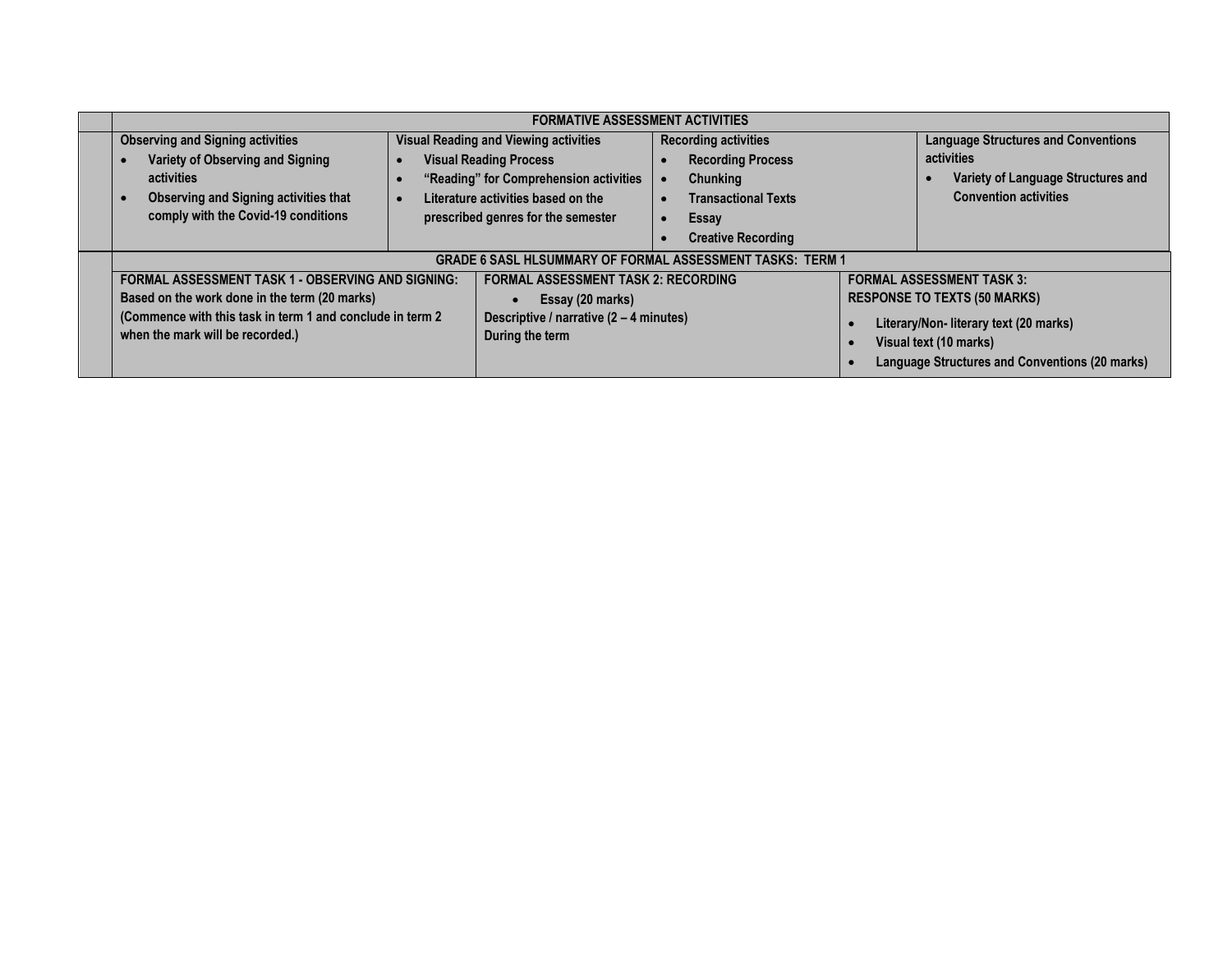|                 | <b>GRADE 6 - TERM 2</b>                                                                                                                                                                                                                                                                                                                                                                                                                                                                                                                                                |                                                                                                                                                                                                                                                                                                                                                                                                                                                                                                                                                                  |                                                                                                                                                                                                                                                                                                                                                                                                                                                                                                                                                                                 |                                                                           |  |
|-----------------|------------------------------------------------------------------------------------------------------------------------------------------------------------------------------------------------------------------------------------------------------------------------------------------------------------------------------------------------------------------------------------------------------------------------------------------------------------------------------------------------------------------------------------------------------------------------|------------------------------------------------------------------------------------------------------------------------------------------------------------------------------------------------------------------------------------------------------------------------------------------------------------------------------------------------------------------------------------------------------------------------------------------------------------------------------------------------------------------------------------------------------------------|---------------------------------------------------------------------------------------------------------------------------------------------------------------------------------------------------------------------------------------------------------------------------------------------------------------------------------------------------------------------------------------------------------------------------------------------------------------------------------------------------------------------------------------------------------------------------------|---------------------------------------------------------------------------|--|
| <b>SKILLS</b>   | <b>OBSERVING AND SIGNING</b>                                                                                                                                                                                                                                                                                                                                                                                                                                                                                                                                           | <b>VISUAL READING &amp; VIEWING</b>                                                                                                                                                                                                                                                                                                                                                                                                                                                                                                                              | <b>RECORDING</b>                                                                                                                                                                                                                                                                                                                                                                                                                                                                                                                                                                | <b>LANGUAGE STRUCTURES &amp;</b><br><b>CONVENTIONS</b>                    |  |
| <b>WEEK 1-2</b> | Observes and discusses an<br>instructional text, e.g. recipe,<br>directions<br>• Introductory activities: prediction<br>Becomes familiar with the object or<br>process<br>• Considers vocabulary, grammar,<br>expressions, technical language and<br>phrases that might be used<br>• Identifies the features of instructional text<br>• Prepare clear and logical sequence of<br>instructions, e.g. on how to make a cup of<br>tea<br>• Uses visual material e.g. instruction<br>manuals with illustrations<br>• Asks questions to clarify<br>• Signs the instructions | "Reads" a recipe or other instructional<br>text<br>Shows understanding of the text and how it<br>functions - sequence of instructions<br>• Orders jumbled instructions<br>• Uses appropriate "reading" and<br>comprehension strategies: prediction,<br>contextual clues<br>• Identifies and evaluates register of a text<br>• Understands and uses information texts<br>appropriately<br>• Compares two different recipes or Instructions<br>• Interprets visuals/ Answers questions about<br>the visuals<br>• Follows the visual reading and viewing<br>process | Records an instructional text, e.g. on how<br>to make a cup of tea<br>• Instructions must be in clear and logical<br>sequence order - Lists materials and<br>ingredients<br>• Plans and prepares - clear and logical<br>sequence of instructions<br>• Becomes familiar with the process<br>• Considers vocabulary, grammar, technical<br>language and phrases - uses commands<br>• Uses visual material<br>Uses the recording process<br>• Planning/pre-recording,<br>• Drafting (recording),<br>• Revising,<br>• Editing,<br>• Final recording, and<br>• Publishing/Presenting | Syntax/Semantics:<br>Prepositions<br>Discourse:<br>Cohesion and coherence |  |
|                 | <b>FORMAL ASSESSMENT TASK 1:</b><br><b>OBSERVING AND SIGNING: (20 marks)</b><br>This task is a continuation from Term 1. It will be completed and recorded in Term 2.                                                                                                                                                                                                                                                                                                                                                                                                  |                                                                                                                                                                                                                                                                                                                                                                                                                                                                                                                                                                  |                                                                                                                                                                                                                                                                                                                                                                                                                                                                                                                                                                                 |                                                                           |  |

# **2021 National Recovery Annual Teaching Plan: South African Sign Language Home Language Grade 6 – Term 2**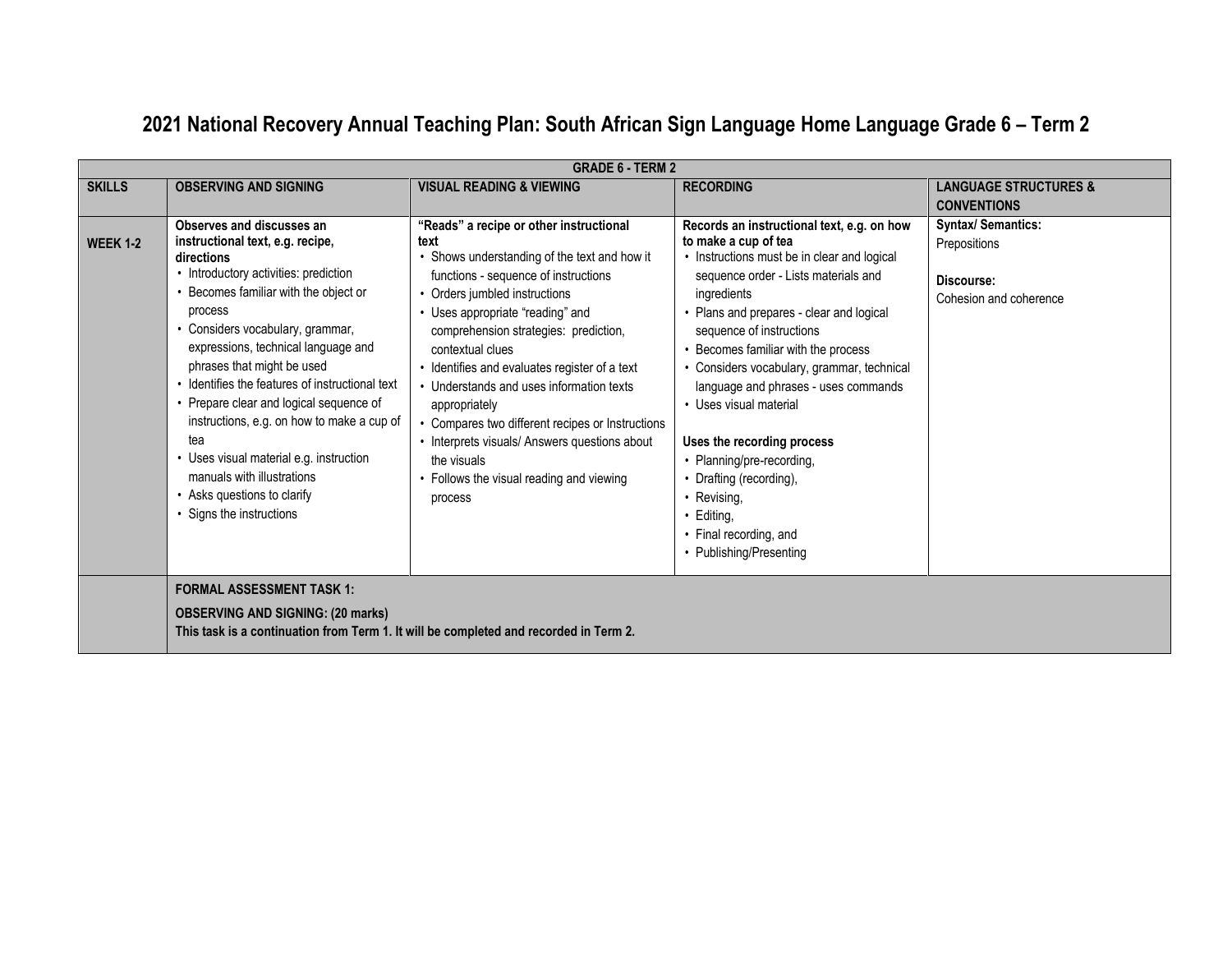|                 | <b>GRADE 6 - TERM 2</b>                                                                                                                                                                                                                                                                                                                                                                                                                                              |                                                                                                                                                                                                                                                                                                                                                                                                                                                                                                                                               |                                                                                                                                                                                                                                                                                                                                                                                                                                                                                                                                                                |                                                                                                                     |  |  |
|-----------------|----------------------------------------------------------------------------------------------------------------------------------------------------------------------------------------------------------------------------------------------------------------------------------------------------------------------------------------------------------------------------------------------------------------------------------------------------------------------|-----------------------------------------------------------------------------------------------------------------------------------------------------------------------------------------------------------------------------------------------------------------------------------------------------------------------------------------------------------------------------------------------------------------------------------------------------------------------------------------------------------------------------------------------|----------------------------------------------------------------------------------------------------------------------------------------------------------------------------------------------------------------------------------------------------------------------------------------------------------------------------------------------------------------------------------------------------------------------------------------------------------------------------------------------------------------------------------------------------------------|---------------------------------------------------------------------------------------------------------------------|--|--|
| <b>SKILLS</b>   | <b>OBSERVING AND SIGNING</b>                                                                                                                                                                                                                                                                                                                                                                                                                                         | <b>VISUAL READING &amp; VIEWING</b>                                                                                                                                                                                                                                                                                                                                                                                                                                                                                                           | <b>RECORDING</b>                                                                                                                                                                                                                                                                                                                                                                                                                                                                                                                                               | <b>LANGUAGE STRUCTURES &amp;</b>                                                                                    |  |  |
|                 |                                                                                                                                                                                                                                                                                                                                                                                                                                                                      |                                                                                                                                                                                                                                                                                                                                                                                                                                                                                                                                               |                                                                                                                                                                                                                                                                                                                                                                                                                                                                                                                                                                | <b>CONVENTIONS</b>                                                                                                  |  |  |
| <b>WEEK 3-4</b> | Observes a story / folklore<br>• Identifies and discusses the main<br>message<br>• Recalls specific detail in the story<br>• Reflects on values and messages values<br>• Discusses character, plot and setting<br>• Follows the observing process<br>Participates in class / teacher led<br>discussions<br>• Takes turns to sign<br>• Stays on topic<br>• Asks relevant questions<br>• Maintains discussion<br>Responds to others' ideas with empathy<br>and respect | "Reads" a longer story<br>• Collects and synthesizes information<br>Expresses ideas and opinions<br>• Asks and answers questions<br>· Identifies and comments on main idea and<br>specific details<br>• Discusses character, plot and setting<br>• "Retells" the events in sequence<br>Follows the observing process<br>Reflects on texts "read" independently<br>• "Retells story" or main ideas in 3 to 5<br>sentences (summarizes)<br>Expresses emotional response to texts.<br>Relates to own life experiences<br>• Compares texts "read" | Records a review on a signed text<br>• Reflects on individual response to a story<br>• Evaluate or provide 'critique' to the text<br>presented<br>• Various reviewers may respond differently<br>to the same text<br>• Projects his/her 'judgement' on the work<br>presented<br>• Gives relevant facts, for example, title of the<br>book, name/s of the author name of<br>publisher, etc.<br>Uses the recording process<br>Planning/pre-recording,<br>Drafting (recording),<br>• Revising,<br>• Editing,<br>• Final recording, and<br>• Publishing/Presenting | <b>Syntax: Semantics:</b><br>Adjectives<br>Synonyms<br>Antonyms<br>Discourse:<br>Cohesion and coherence<br>Chunking |  |  |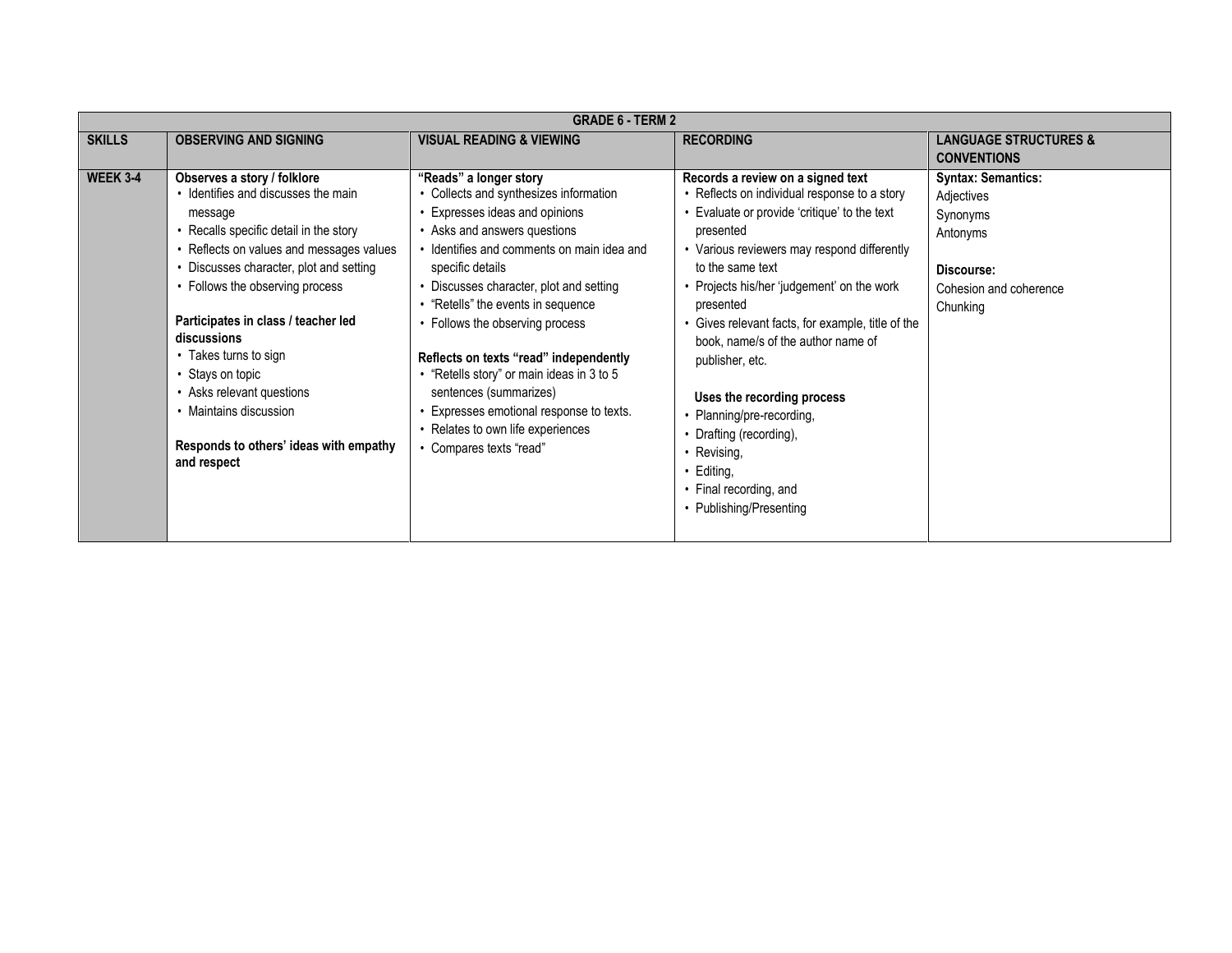|                 | <b>GRADE 6 - TERM 2</b>                                                                                                                                                                                                                                                                                                           |                                                                                                                                                                                                                                                                                                             |                                                                                                                                                                                                                                                                                                                                                                                                                                                                                                                                                                                                                                                                                      |                                                                                                                                                 |  |  |
|-----------------|-----------------------------------------------------------------------------------------------------------------------------------------------------------------------------------------------------------------------------------------------------------------------------------------------------------------------------------|-------------------------------------------------------------------------------------------------------------------------------------------------------------------------------------------------------------------------------------------------------------------------------------------------------------|--------------------------------------------------------------------------------------------------------------------------------------------------------------------------------------------------------------------------------------------------------------------------------------------------------------------------------------------------------------------------------------------------------------------------------------------------------------------------------------------------------------------------------------------------------------------------------------------------------------------------------------------------------------------------------------|-------------------------------------------------------------------------------------------------------------------------------------------------|--|--|
| <b>SKILLS</b>   | <b>OBSERVING AND SIGNING</b>                                                                                                                                                                                                                                                                                                      | <b>VISUAL READING &amp; VIEWING</b>                                                                                                                                                                                                                                                                         | <b>RECORDING</b>                                                                                                                                                                                                                                                                                                                                                                                                                                                                                                                                                                                                                                                                     | <b>LANGUAGE STRUCTURES &amp;</b><br><b>CONVENTIONS</b>                                                                                          |  |  |
| <b>WEEK 5-6</b> | Observes to and discusses a story<br>• Collects and synthesises information<br>Expresses ideas and opinions<br>• Asks and answers questions<br>· Identifies and comments on main idea<br>and specific details<br>• Discusses character, plot and setting<br>• "Retells" the events in sequence<br>• Follows the observing process | "Reads" a story<br>• "Pre-reading" activities, e.g. prediction based<br>on title<br>• Uses different types of questions in SASL<br>• Identifies main and supporting ideas<br>• Interprets and discusses message<br>• Comments on storyline<br>• Follows the visual reading process<br>• Summarises the text | Records a descriptive chunk<br>• Describes someone / something to allow<br>viewer to experience the topic vividly<br>• Creates a picture in signs<br>• Chooses signs and expressions carefully to<br>achieve the desired effect<br>· Establishes a time frame (i.e. past, present,<br>future) and marks time changes when<br>needed<br>• Uses a captivating introductory paragraph<br>and an interesting ending<br>• Uses figurative language, e.g. similes,<br>metaphors<br>• Follows the recording process<br>Uses the recording process<br>• Planning/pre-recording,<br>• Drafting (recording),<br>• Revising,<br>· Editing,<br>• Final recording, and<br>• Publishing/Presenting | <b>Syntax/ Semantics:</b><br>Figures of speech: simile, metaphor<br>personification, idioms<br>Discourse:<br>Cohesion and coherence<br>Chunking |  |  |
|                 | <b>FORMAL ASSESSMENT TASK 4:</b><br>Transactional text: (10 marks)<br>To be done before the controlled test                                                                                                                                                                                                                       |                                                                                                                                                                                                                                                                                                             |                                                                                                                                                                                                                                                                                                                                                                                                                                                                                                                                                                                                                                                                                      |                                                                                                                                                 |  |  |
|                 |                                                                                                                                                                                                                                                                                                                                   |                                                                                                                                                                                                                                                                                                             |                                                                                                                                                                                                                                                                                                                                                                                                                                                                                                                                                                                                                                                                                      |                                                                                                                                                 |  |  |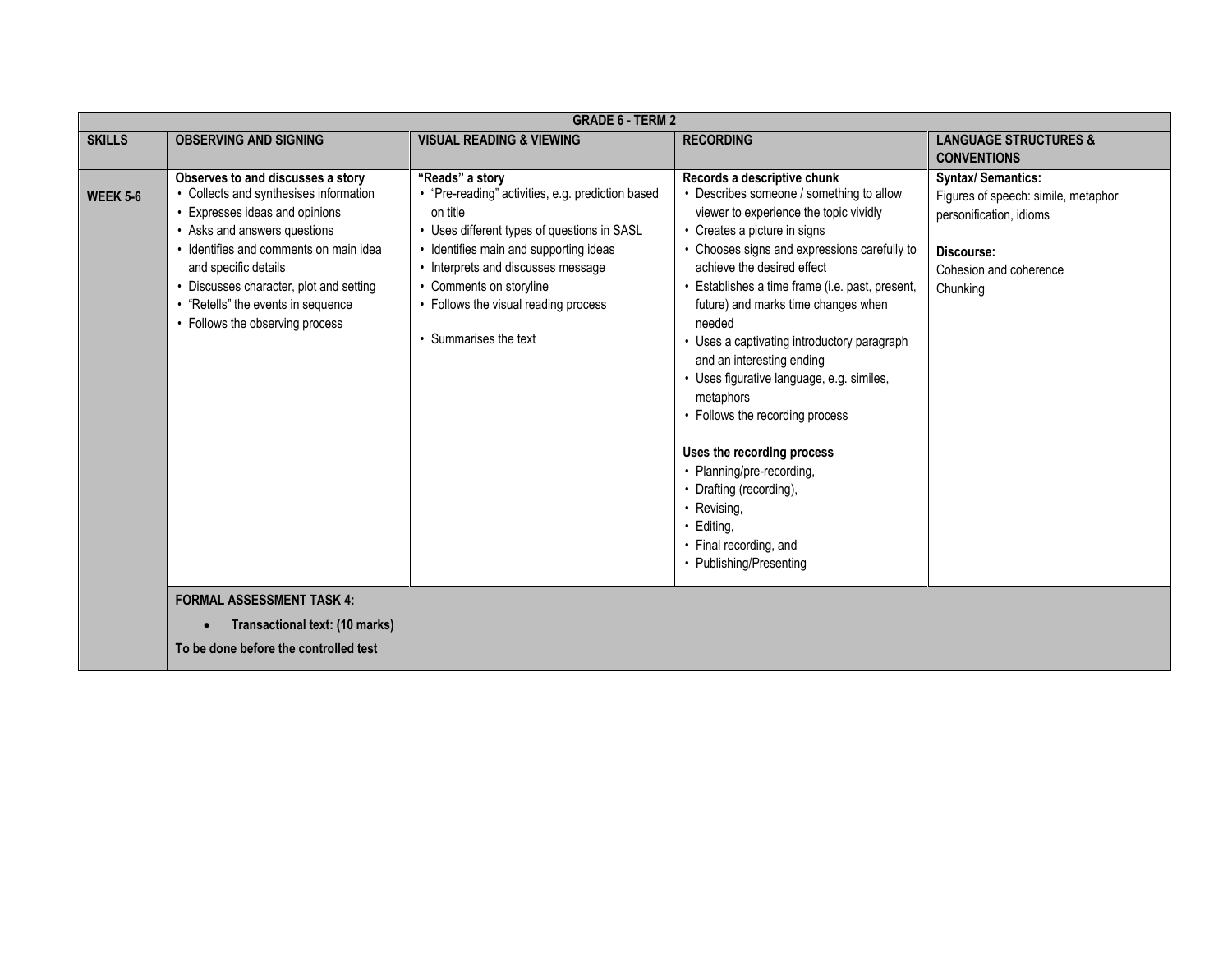|                  | <b>GRADE 6 - TERM 2</b>                                                                                                                                                                                                                                                                                                                                                                                              |                                                                                                                                                                                                                                                                                                                                                                                                                                         |                                                                                                                                                                                                                                                                                                                                                                                                                                                                                                                                                                                                                                                |                                                                                      |  |  |
|------------------|----------------------------------------------------------------------------------------------------------------------------------------------------------------------------------------------------------------------------------------------------------------------------------------------------------------------------------------------------------------------------------------------------------------------|-----------------------------------------------------------------------------------------------------------------------------------------------------------------------------------------------------------------------------------------------------------------------------------------------------------------------------------------------------------------------------------------------------------------------------------------|------------------------------------------------------------------------------------------------------------------------------------------------------------------------------------------------------------------------------------------------------------------------------------------------------------------------------------------------------------------------------------------------------------------------------------------------------------------------------------------------------------------------------------------------------------------------------------------------------------------------------------------------|--------------------------------------------------------------------------------------|--|--|
| <b>SKILLS</b>    | <b>OBSERVING AND SIGNING</b>                                                                                                                                                                                                                                                                                                                                                                                         | <b>VISUAL READING &amp; VIEWING</b>                                                                                                                                                                                                                                                                                                                                                                                                     | <b>RECORDING</b>                                                                                                                                                                                                                                                                                                                                                                                                                                                                                                                                                                                                                               | <b>LANGUAGE STRUCTURES &amp;</b>                                                     |  |  |
|                  |                                                                                                                                                                                                                                                                                                                                                                                                                      |                                                                                                                                                                                                                                                                                                                                                                                                                                         |                                                                                                                                                                                                                                                                                                                                                                                                                                                                                                                                                                                                                                                | <b>CONVENTIONS</b>                                                                   |  |  |
| <b>WEEK 7-8</b>  | Observes and discusses an<br>information text e.g. a news report<br>• Introductory activities: prediction<br>· Identifies main ideas and respond<br>appropriately<br>• Participates in a class discussion,<br>explaining own opinion<br>• Discusses format, features, language use<br>and structure of the text<br>• Asks critical questions which do not have<br>obvious answers<br>• Follows the observing process | "Reads" an information text e.g. a news<br>report<br>• "Pre-reading": predicting based on title and<br>pictures<br>• Activates prior knowledge<br>• Asks and answer questions<br>Explains opinions about the text<br>Discusses new signs from the text<br>• Shares thoughts and opinions<br>Reflects on what was viewed<br>• Visualizes what is being 'read'<br>Evaluates and draws conclusions<br>• Follows the visual reading process | Records an information text e.g. a news<br>report<br>• Plans: collects and organize information;<br>sign facts<br>• Gives a title<br>• Uses an appropriate format, introduction<br>(background, purpose, scope), body<br>(answers to Who, What, Where, When,<br>Why and How), conclusions<br>• Selects appropriate content<br>• Sequences events correctly<br>• Uses appropriate vocabulary<br>• Uses appropriate language and<br>conventions -role shifting if needed<br>Uses the recording process<br>• Planning/pre-recording,<br>• Drafting (recording),<br>• Revising,<br>· Editing,<br>• Final recording, and<br>• Publishing/Presenting | Reinforcement of language structures<br>and conventions covered in previous<br>weeks |  |  |
|                  | <b>FORMAL ASSESSMENT TASK 5: CONTROLLED TEST</b>                                                                                                                                                                                                                                                                                                                                                                     |                                                                                                                                                                                                                                                                                                                                                                                                                                         |                                                                                                                                                                                                                                                                                                                                                                                                                                                                                                                                                                                                                                                |                                                                                      |  |  |
| <b>WEEK 9-10</b> | <b>RESPONSE TO TEXTS (50 marks)</b>                                                                                                                                                                                                                                                                                                                                                                                  |                                                                                                                                                                                                                                                                                                                                                                                                                                         |                                                                                                                                                                                                                                                                                                                                                                                                                                                                                                                                                                                                                                                |                                                                                      |  |  |
|                  | Literary/Non- literary text (20 marks)<br>$\bullet$                                                                                                                                                                                                                                                                                                                                                                  |                                                                                                                                                                                                                                                                                                                                                                                                                                         |                                                                                                                                                                                                                                                                                                                                                                                                                                                                                                                                                                                                                                                |                                                                                      |  |  |
|                  | Visual text (10 marks)<br>$\bullet$                                                                                                                                                                                                                                                                                                                                                                                  |                                                                                                                                                                                                                                                                                                                                                                                                                                         |                                                                                                                                                                                                                                                                                                                                                                                                                                                                                                                                                                                                                                                |                                                                                      |  |  |
|                  | Summary (5 marks)<br>$\bullet$                                                                                                                                                                                                                                                                                                                                                                                       |                                                                                                                                                                                                                                                                                                                                                                                                                                         |                                                                                                                                                                                                                                                                                                                                                                                                                                                                                                                                                                                                                                                |                                                                                      |  |  |
|                  | <b>Language Structures and Conventions (15 marks)</b>                                                                                                                                                                                                                                                                                                                                                                |                                                                                                                                                                                                                                                                                                                                                                                                                                         |                                                                                                                                                                                                                                                                                                                                                                                                                                                                                                                                                                                                                                                |                                                                                      |  |  |
|                  |                                                                                                                                                                                                                                                                                                                                                                                                                      |                                                                                                                                                                                                                                                                                                                                                                                                                                         |                                                                                                                                                                                                                                                                                                                                                                                                                                                                                                                                                                                                                                                |                                                                                      |  |  |

| <b>FORMATIVE ASSESSMENT ACTIVITIES</b>      |                                        |                             |                                            |  |  |
|---------------------------------------------|----------------------------------------|-----------------------------|--------------------------------------------|--|--|
| <b>Observing and Signing activities</b>     | Visual Reading and Viewing activities  | <b>Recording activities</b> | <b>Language Structures and Conventions</b> |  |  |
| Variety of Observing and Signing activities | <b>Visual Reading Process</b>          | <b>Recording Process</b>    | activities                                 |  |  |
| Observing and Signing activities that       | "Reading" for Comprehension activities | <b>Chunking</b>             | Variety of Language Structures and         |  |  |
| comply with the Covid-19 conditions         | Literature activities based on the     | <b>Transactional Texts</b>  | <b>Convention activities</b>               |  |  |
|                                             | prescribed genres for the semester     | Essay                       |                                            |  |  |
|                                             |                                        | <b>Creative Recording</b>   |                                            |  |  |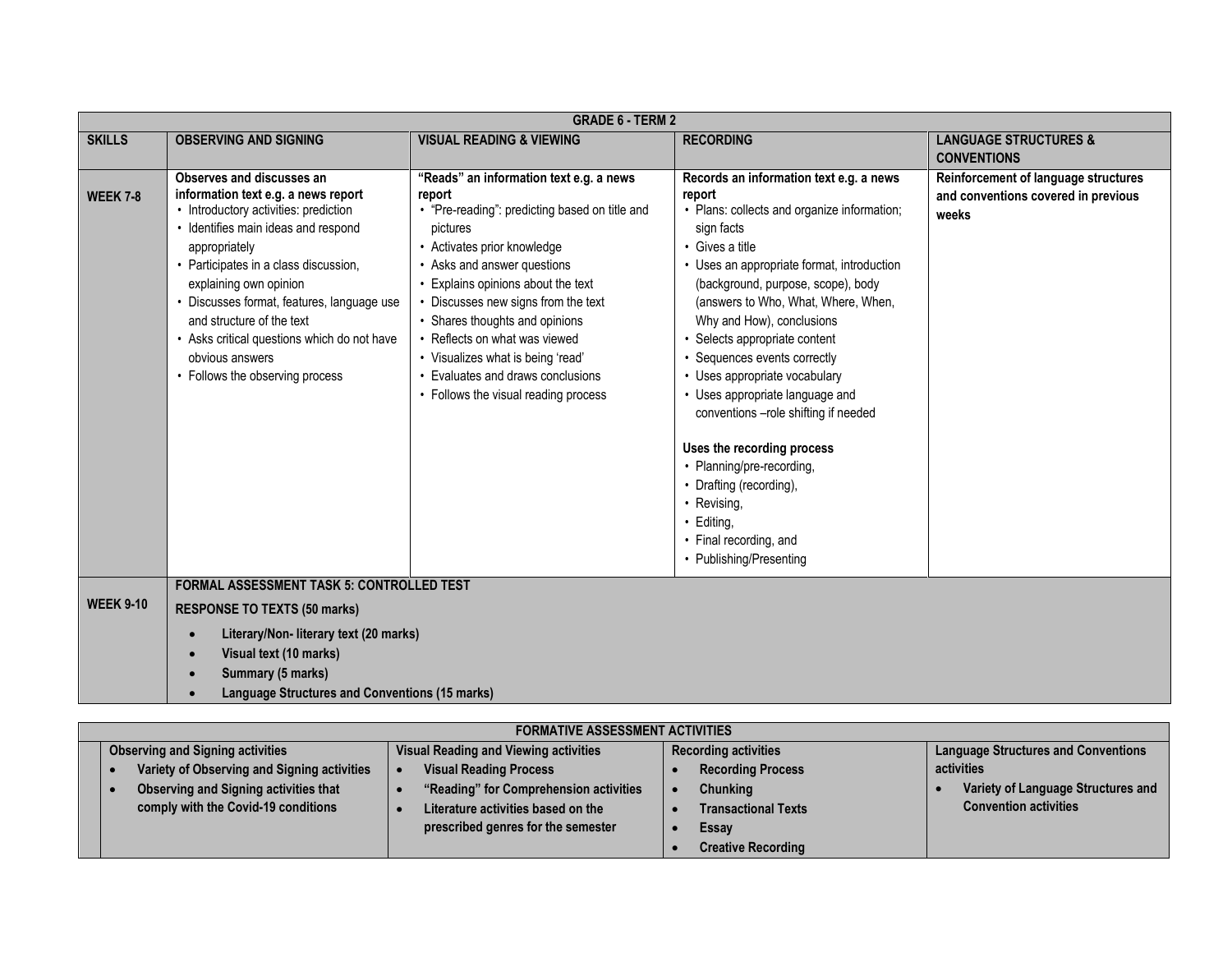|                                                                                                                                                                                      | <b>GRADE 6 SASL HL SUMMARY OF FORMAL ASSESSMENT TASKS: TERM 2</b>                                                   |                                                                                                                                                                                                                                                                                                                               |
|--------------------------------------------------------------------------------------------------------------------------------------------------------------------------------------|---------------------------------------------------------------------------------------------------------------------|-------------------------------------------------------------------------------------------------------------------------------------------------------------------------------------------------------------------------------------------------------------------------------------------------------------------------------|
| <b>FORMAL ASSESSMENT TASK 1: OBSERVING AND</b><br><b>SIGNING</b><br>$(20 \text{ marks})$<br>This task is a continuation from Term 1. It will be<br>completed and recorded in Term 2. | <b>FORMAL ASSESSMENT TASK 4: RECORDING</b><br>Transactional text: (10 marks)<br>Recorded before the controlled test | <b>FORMAL ASSESSMENT TASK 5: CONTROLLED TEST</b><br><b>RESPONSE TO TEXTS (50 MARKS)</b><br>Question 1; Literary / non-literary text comprehension (20 marks)<br>Question 2: Visual text comprehension (10 marks)<br>Question 3: Summary (5 marks)<br>Question 4: Language Structures and Conventions in context (15<br>marks) |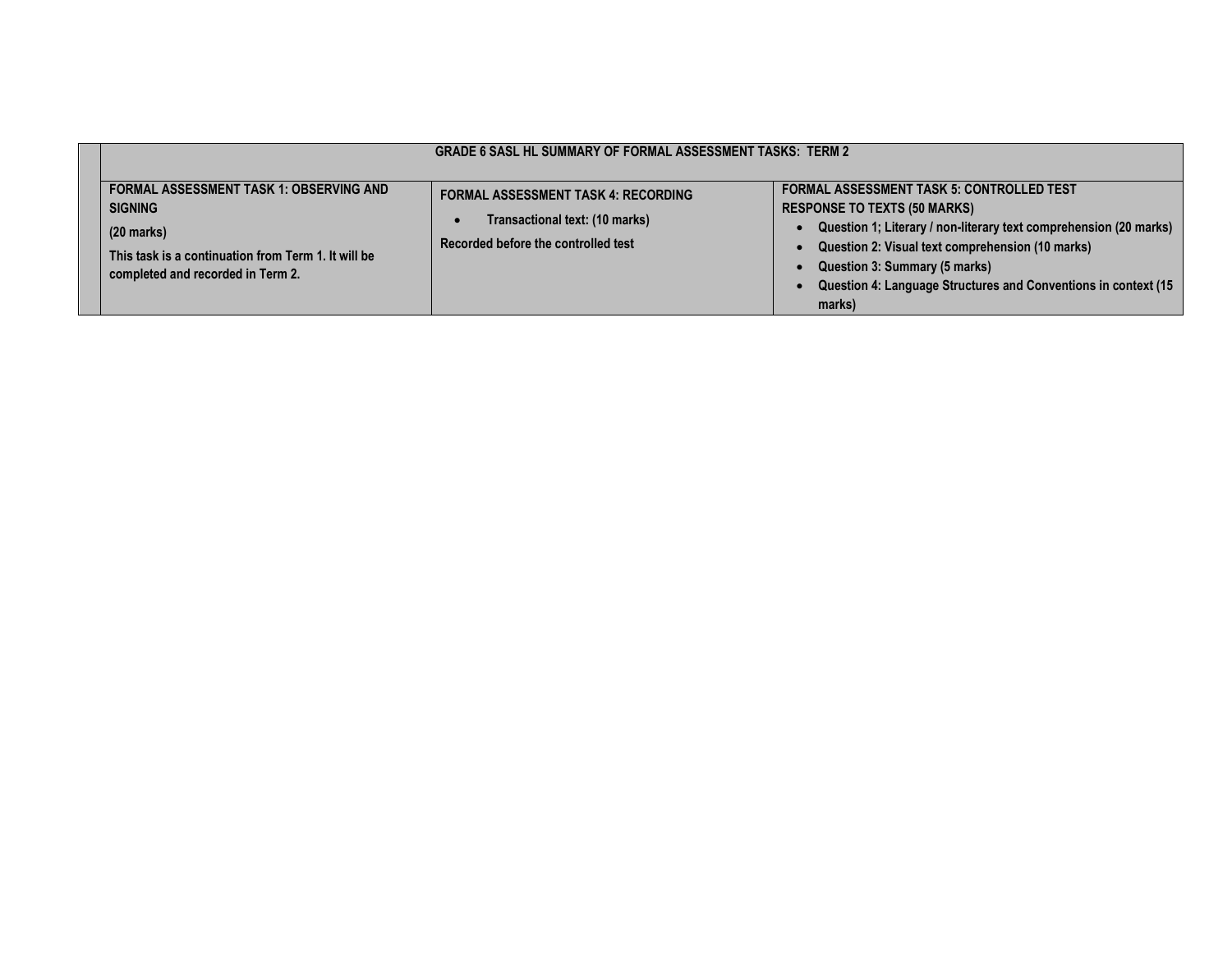|                 | <b>GRADE 6 - TERM 3</b>                                                                                                                                                                                                                                                                                                                                                                                           |                                                                                                                                                                                                                                                                                                                                                                                                                                                       |                                                                                                                                                                                                                                                                                                                                                                                                                                         |                                                                                                                 |  |
|-----------------|-------------------------------------------------------------------------------------------------------------------------------------------------------------------------------------------------------------------------------------------------------------------------------------------------------------------------------------------------------------------------------------------------------------------|-------------------------------------------------------------------------------------------------------------------------------------------------------------------------------------------------------------------------------------------------------------------------------------------------------------------------------------------------------------------------------------------------------------------------------------------------------|-----------------------------------------------------------------------------------------------------------------------------------------------------------------------------------------------------------------------------------------------------------------------------------------------------------------------------------------------------------------------------------------------------------------------------------------|-----------------------------------------------------------------------------------------------------------------|--|
| <b>SKILLS</b>   | <b>OBSERVING AND SIGNING</b>                                                                                                                                                                                                                                                                                                                                                                                      | <b>VISUAL READING &amp; VIEWING</b>                                                                                                                                                                                                                                                                                                                                                                                                                   | <b>RECORDING</b>                                                                                                                                                                                                                                                                                                                                                                                                                        | <b>LANGUAGE STRUCTURES &amp;</b><br><b>CONVENTIONS</b>                                                          |  |
| <b>WEEK 1-2</b> | Conversation about drama:<br>• Takes part in informal conversations<br>• Uses correct register<br>• Maintains the conversation<br>• Identifies main and supporting ideas<br>• Answers questions<br>Participates in class / teacher led<br>discussion<br>• Takes turns to turn<br>• Stays on topic<br>• Asks relevant questions<br>• Maintains discussion<br>Responds to others' ideas with empathy<br>and respect | "Reads" a drama<br>Focus on the key features of a drama:<br>• Context / Plot / sub-plot<br>• Characterization<br>• Message / theme<br>Background and setting<br>• Mood, ironic twist and ending<br>Stage directions<br>• Follows the visual reading and viewing<br>process<br>Reflects on texts "read" independently<br>· "Retells" drama or main ideas (summarizes)<br>• Expresses emotional response to texts.<br>• Relates to own life experiences | Records a dialogue (one signer - by using<br>roleshift)<br>• Uses correct dialogue conventions<br>• Maintains topic<br>• Follows turn-taking rules<br>• Uses SASL conventions appropriately<br>including eye contact, register, style<br>• Concludes the dialogue<br>Uses the recording process<br>• Planning/pre-recording,<br>• Drafting (recording),<br>• Revising,<br>Editing,<br>• Final recording, and<br>• Publishing/Presenting | <b>Discourse</b><br>Roleshift                                                                                   |  |
| <b>WEEK 3-4</b> | Observes a description of an object and<br>describes it<br>• Identifies the object described correctly<br>• Uses signs that correctly describe the<br>object<br>• Uses some new signs<br>• Uses adjectives                                                                                                                                                                                                        | "Reads" a review of a drama<br>• Pre-reading activities, e.g. prediction based<br>on title<br>• Identifies different perspectives and gives<br>own perspective based on the review<br>• Asks questions<br>• Clarifies issues<br>• Answers higher order questions<br>• Follows the visual reading process                                                                                                                                              | Records a description of a character<br>• This is a brief description of a character as<br>if you were trying to introduce the character.<br>• Include in the description aspects such as<br>physical appearance, mannerisms and<br>values<br>Uses the recording process<br>• Planning/pre-recording,<br>• Drafting (recording),<br>• Revising,<br>Editing,<br>$\bullet$<br>• Final recording, and<br>• Publishing/Presenting           | Morphology:<br>Verbs: Indicating verbs; plain verbs;<br>transitive and intransitive verbs;<br>Function of space |  |

# **2021 National Recovery Annual Teaching Plan: South African Sign Language Home Language Grade 6 – Term 3**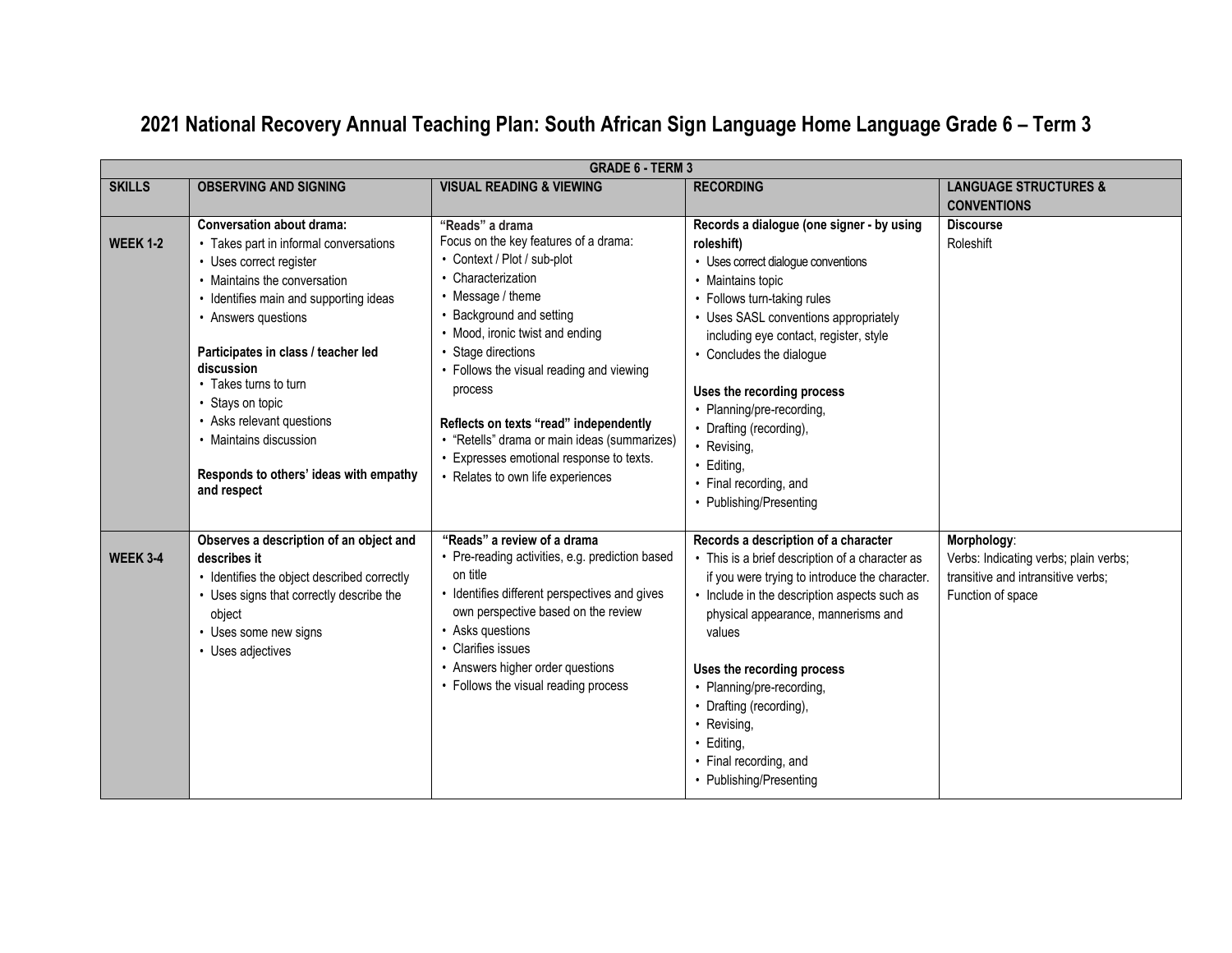| <b>SKILLS</b>     | <b>OBSERVING AND SIGNING</b>                                                                                                                                                                                                                                                                                                                                                                                                                                                                                               | <b>VISUAL READING &amp; VIEWING</b>                                                                                                                                                                                                                                                       | <b>RECORDING</b>                                                                                                                                                                                                                                                                                                                                                                                                                                                                                                                                                            | <b>LANGUAGE STRUCTURES &amp;</b>                                                |
|-------------------|----------------------------------------------------------------------------------------------------------------------------------------------------------------------------------------------------------------------------------------------------------------------------------------------------------------------------------------------------------------------------------------------------------------------------------------------------------------------------------------------------------------------------|-------------------------------------------------------------------------------------------------------------------------------------------------------------------------------------------------------------------------------------------------------------------------------------------|-----------------------------------------------------------------------------------------------------------------------------------------------------------------------------------------------------------------------------------------------------------------------------------------------------------------------------------------------------------------------------------------------------------------------------------------------------------------------------------------------------------------------------------------------------------------------------|---------------------------------------------------------------------------------|
|                   |                                                                                                                                                                                                                                                                                                                                                                                                                                                                                                                            |                                                                                                                                                                                                                                                                                           |                                                                                                                                                                                                                                                                                                                                                                                                                                                                                                                                                                             | <b>CONVENTIONS</b>                                                              |
| <b>WEEK 5-6</b>   | Observes and discusses a short story<br>• Introductory activities: prediction<br>• Recalls events in the correct sequence<br>and using the correct tense<br>• Interacts positively during group<br>discussions<br>• Identifies how stereotypes are created<br>and their effects on the viewer.<br>• Discusses characters<br>• Discusses plot, conflict and setting<br>• Discusses messages in the text<br>• Follows the observing process                                                                                  | "Reads" a longer story<br>• Pre-reading" activities, e.g. prediction<br>based on title<br>• Uses different types of questions in SASL<br>• Identifies main and supporting ideas<br>• Interprets and discusses message<br>• Comments on storyline<br>• Follows the visual reading process) | Records a diary entry / vlog (social media<br>message)<br>• Presents his/her evaluation of the day or<br>event<br>• Records from the signer's point of view<br>• The language choice is simple and to the<br>point<br>• Uses everyday language and keep to the<br>point<br>• The signing mode will be determined by the<br>nature of the entry<br>• Follows the recording process<br>Uses the recording process<br>• Planning/pre-recording,<br>• Drafting (recording),<br>• Revising,<br>· Editing,<br>• Final recording, and<br>• Publishing/Presenting                   | Syntax/Semantics:<br>Adjectives<br>Adverbs<br>Pronouns (placement and indexing) |
| <b>WEEK 4 - 8</b> | Note: There must be a variation of genres across the grades.                                                                                                                                                                                                                                                                                                                                                                                                                                                               | PROJECT: Project based on any ONE of the literature genres studied: poems / folklore / short stories / drama / longer story.<br>Planning / Preparation/ Research/ Investigation of signed ("oral") presentation and creative recording of project.                                        |                                                                                                                                                                                                                                                                                                                                                                                                                                                                                                                                                                             |                                                                                 |
|                   | FORMAL ASSESSMENT TASK 6: CREATIVE RECORDING PROJECT (40 marks)<br>Stage 1: Research (Learners do research on their project)<br>$(10 \text{ marks})$<br>Weeks $4-5$<br>Stage 2: Recording (Learners engage in the recording of their project. Introduction<br>and explanation of project instructions and methodology.)<br>$(30$ marks)<br>Planning/pre-recording of the creative recording project<br>Drafting (recording)<br><b>Revising</b><br><b>Editing</b><br><b>Final recording</b><br><b>Publishing/Presenting</b> |                                                                                                                                                                                                                                                                                           | FORMAL ASSESSMENT TASK 7: CREATIVE RECORDING PROJECT (20 marks)<br>Stage 3: Signed presentation (Learners do the Signed presentation of their project)<br>$(20$ marks)<br>Signed ("oral") presentation<br>Uses appropriate structure: introduction, body and conclusion<br>Presents central idea and supporting details<br>Shows evidence of research/ investigation<br>pace, signing mode, size, etc.<br>Participates in a discussion<br>$\bullet$<br>Gives constructive feedback<br><b>Maintains discussion</b><br>Shows sensitivity to the rights and feelings of others | Uses appropriate body language and presentation skills, e.g. makes eye contact, |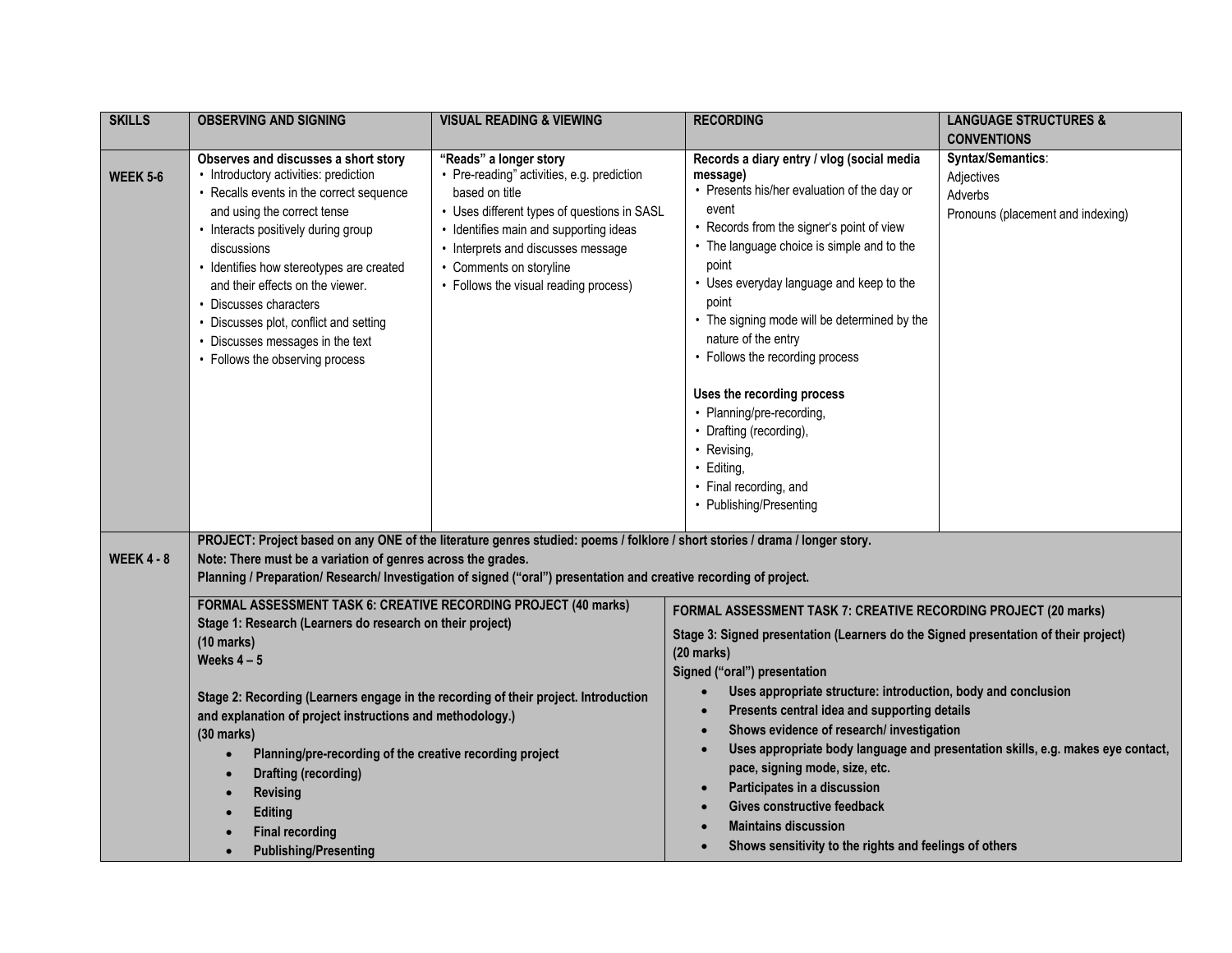|                 | Week 6                                                                                                                                                                                                                                                                                                                                                                                                                                                                                                                                                                                                                                     |                                                                                                                                                                                                                                                        | (Commence with the signed task in term 3 and conclude in term 4 when the mark will be<br>recorded.)                                                                                                                                                                                   |                                                                                                                 |
|-----------------|--------------------------------------------------------------------------------------------------------------------------------------------------------------------------------------------------------------------------------------------------------------------------------------------------------------------------------------------------------------------------------------------------------------------------------------------------------------------------------------------------------------------------------------------------------------------------------------------------------------------------------------------|--------------------------------------------------------------------------------------------------------------------------------------------------------------------------------------------------------------------------------------------------------|---------------------------------------------------------------------------------------------------------------------------------------------------------------------------------------------------------------------------------------------------------------------------------------|-----------------------------------------------------------------------------------------------------------------|
| <b>WEEK 7-8</b> | Observes a signed presentation on how<br>to follow instructions or procedures<br>• Observes the product carefully<br>• Considers sign choice and technical<br>language<br>• Observes the logical sequence of<br>instructions<br>• Notes the pace and signing size/<br>modulation<br>• SASL structure<br>• Follows the observing process<br>Signs instructions on how to use a<br>product<br>• Becomes familiar with the object and<br>process<br>• Considers sign choice and technical<br>language<br>• Prepares a logical sequence of<br>instructions<br>• Considers pace and signing<br>size/modulation<br>• Uses correct SASL structure | "Reads" an information text e.g.<br>instructions or procedures<br>Focus on:<br>• Skimming and scanning signed text<br>features<br>• Understanding the sequence<br>• Coherence in presentation<br>• Technical language and phrases<br>• Visual material | Records an instructional text such as how<br>to use a tool, prepare food, etc.<br>• Uses appropriate format, style<br>• Focuses on a target audience with purpose<br>and context<br>• Chunk cohesion<br>• Uses suitable sign choice and sentence<br>structure<br>• Logical sequencing | Morphology:<br>Verbs: Indicating verbs; plain verbs;<br>transitive and intransitive verbs;<br>Function of space |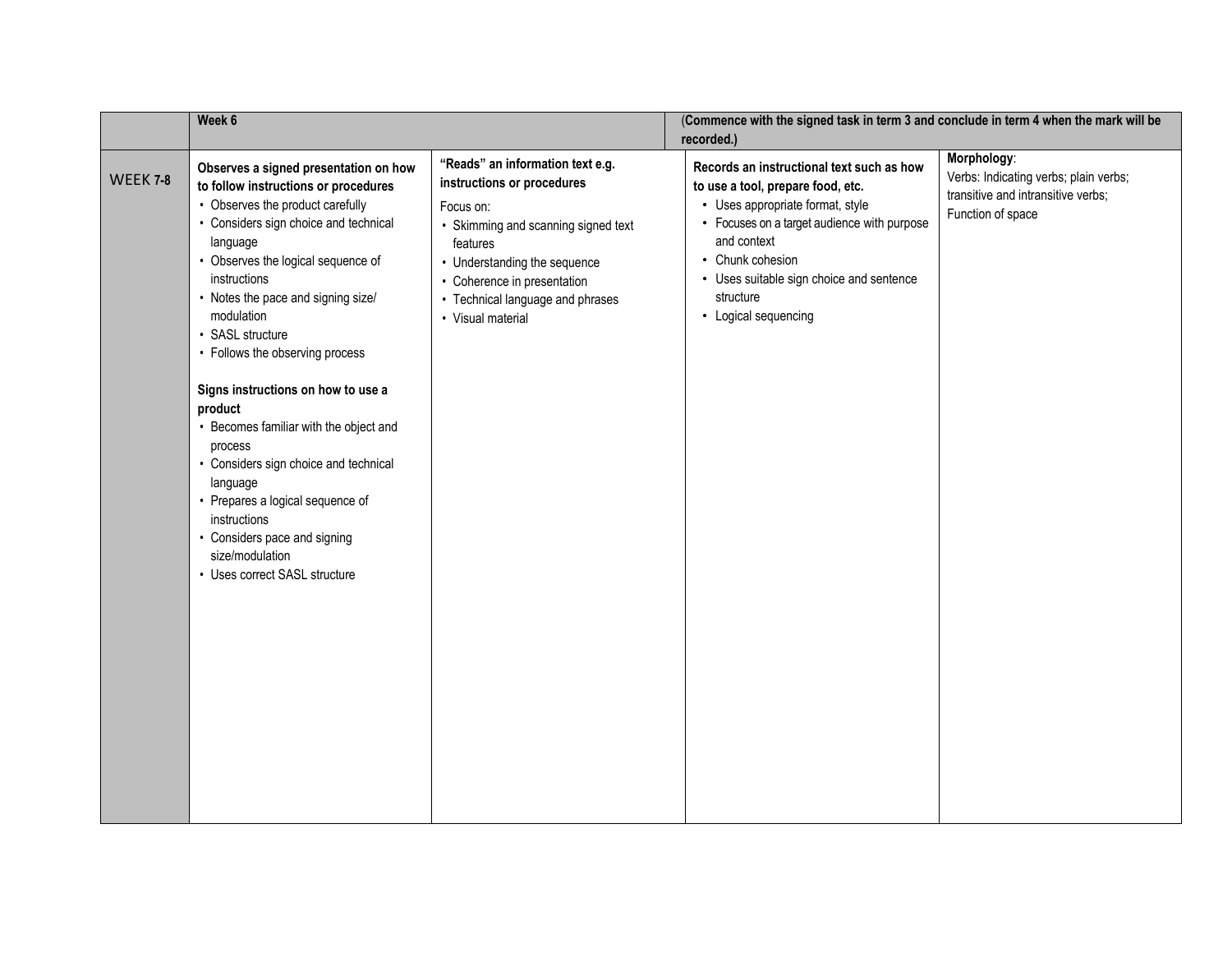| <b>SKILLS</b>    | <b>OBSERVING AND SIGNING</b>                                                                                                                                                                                                                                                                                                       | <b>VISUAL READING &amp; VIEWING</b>                                                                                                                                                                                                                                                         | <b>RECORDING</b>                                                                                                                                                                                                                                                                                                                                                                                                                                                                                                                                                                                                                              | <b>LANGUAGE STRUCTURES &amp;</b><br><b>CONVENTIONS</b>                               |
|------------------|------------------------------------------------------------------------------------------------------------------------------------------------------------------------------------------------------------------------------------------------------------------------------------------------------------------------------------|---------------------------------------------------------------------------------------------------------------------------------------------------------------------------------------------------------------------------------------------------------------------------------------------|-----------------------------------------------------------------------------------------------------------------------------------------------------------------------------------------------------------------------------------------------------------------------------------------------------------------------------------------------------------------------------------------------------------------------------------------------------------------------------------------------------------------------------------------------------------------------------------------------------------------------------------------------|--------------------------------------------------------------------------------------|
| <b>WEEK 9-10</b> | Observes and discusses information<br>text with visuals<br>• Introductory activities: prediction<br>• Identifies main ideas and respond<br>appropriately<br>• Participates in a class discussion,<br>explaining own opinion<br>• Reflects, clarifies and discusses<br>• Asks critical questions<br>• Follows the observing process | "Reads" an information text with<br>visuals (e.g. pictures/diagrams/maps)<br>• Infers meaning<br>• Understands purpose of text<br>Expresses personal response to images<br>Evaluates the image for effectiveness<br>• Confirms purpose and audience<br>• Follows the visual reading process | Records an information text, e.g. a news<br>item<br>• Plans: collects and organize information;<br>sign facts<br>• Gives a title<br>• Uses an appropriate format, introduction<br>(background, purpose, scope), body<br>(answers to Who, What, Where, When,<br>Why and How), conclusions<br>• Selects appropriate content<br>• Sequences events correctly<br>• Uses appropriate vocabulary<br>• Uses appropriate language and<br>conventions -role shifting if needed<br>Uses the recording process<br>• Planning/pre-recording,<br>• Drafting (recording),<br>• Revising,<br>• Editing,<br>• Final recording, and<br>• Publishing/Presenting | Reinforcement of language structures<br>and conventions covered in previous<br>weeks |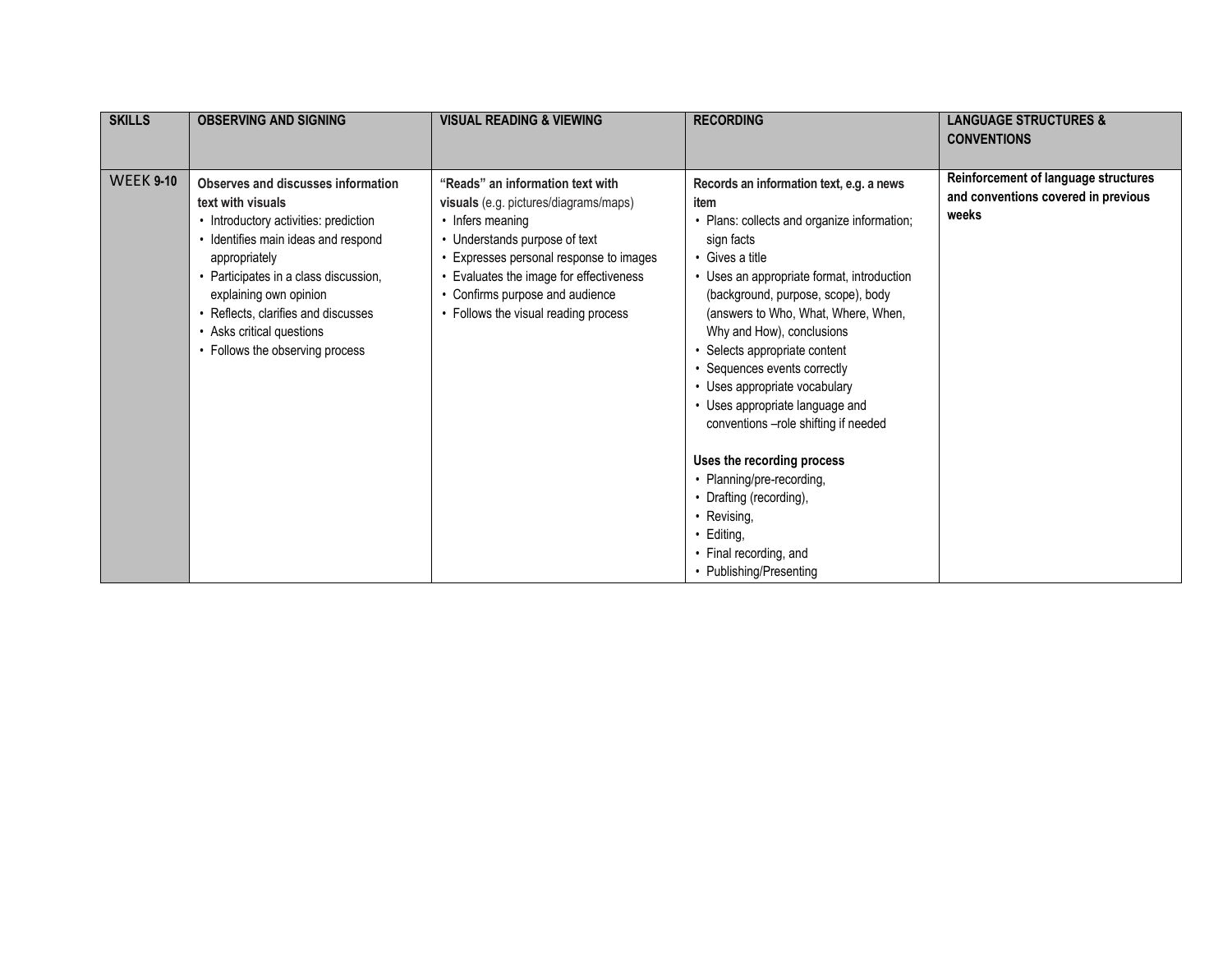| <b>FORMATIVE ASSESSMENT ACTIVITIES</b>       |                                        |                             |                                            |  |
|----------------------------------------------|----------------------------------------|-----------------------------|--------------------------------------------|--|
| <b>Observing and Signing activities</b>      | Visual Reading and Viewing activities  | <b>Recording activities</b> | <b>Language Structures and Conventions</b> |  |
| Variety of Observing and Signing activities  | <b>Visual Reading Process</b>          | <b>Recording Process</b>    | activities                                 |  |
| Observing and Signing activities that comply | "Reading" for Comprehension activities | <b>Chunking</b>             | Variety of Language Structures and         |  |
| with the Covid-19 conditions                 | Literature activities based on the     | <b>Transactional Texts</b>  | <b>Convention activities</b>               |  |
|                                              | prescribed genres for the semester     | Essay                       |                                            |  |
|                                              |                                        | <b>Creative Recording</b>   |                                            |  |

| <b>GRADE 6 SASL HLSUMMARY OF FORMAL ASSESSMENT TASKS: TERM 3</b>                              |                                                                                            |  |  |
|-----------------------------------------------------------------------------------------------|--------------------------------------------------------------------------------------------|--|--|
| <b>FORMAL ASSESSMENT TASK 6</b>                                                               | <b>FORMAL ASSESSMENT TASK 7 Observing and signing</b>                                      |  |  |
| Creative Recording (10+30=40 marks)                                                           | Signed presentation of project (20 marks)                                                  |  |  |
| Project based on any ONE of the literature genres studied: poems / short stories / folklore / | Note: There must be a variation of genres across the grades.                               |  |  |
| drama / longer story                                                                          |                                                                                            |  |  |
|                                                                                               | Commence with the signed ("oral") task in term 3 and conclude in term 4 when the mark will |  |  |
|                                                                                               | be recorded.                                                                               |  |  |
|                                                                                               |                                                                                            |  |  |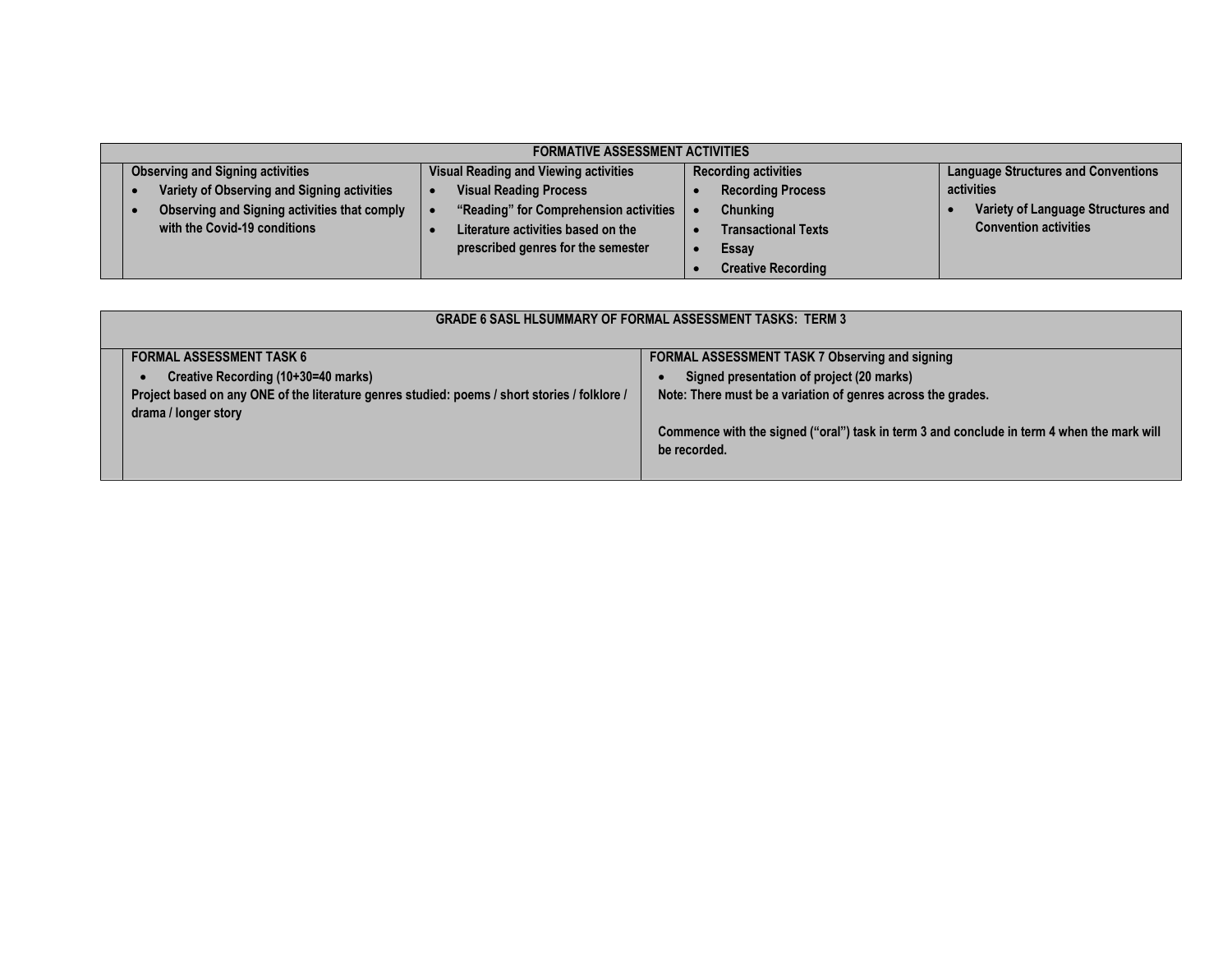### **2021 National Recovery Annual Teaching Plan: South African Sign Language Home Language Grade 6 – Term 4**

|                 | <b>GRADE 6 - TERM 4</b>                                                                                                                                                                                                                                                                                                                                                                                                                                                                                                                                                                                                                                                                                                             |                                                                                                                                                                                                                                                                                                                                      |                                                                                                                                                                                                                                                                                                                                                                                                                                                                                                                                               |                                                                                                 |
|-----------------|-------------------------------------------------------------------------------------------------------------------------------------------------------------------------------------------------------------------------------------------------------------------------------------------------------------------------------------------------------------------------------------------------------------------------------------------------------------------------------------------------------------------------------------------------------------------------------------------------------------------------------------------------------------------------------------------------------------------------------------|--------------------------------------------------------------------------------------------------------------------------------------------------------------------------------------------------------------------------------------------------------------------------------------------------------------------------------------|-----------------------------------------------------------------------------------------------------------------------------------------------------------------------------------------------------------------------------------------------------------------------------------------------------------------------------------------------------------------------------------------------------------------------------------------------------------------------------------------------------------------------------------------------|-------------------------------------------------------------------------------------------------|
| <b>SKILLS</b>   | <b>OBSERVING AND SIGNING</b>                                                                                                                                                                                                                                                                                                                                                                                                                                                                                                                                                                                                                                                                                                        | <b>VISUAL READING &amp; VIEWING</b>                                                                                                                                                                                                                                                                                                  | <b>RECORDING</b>                                                                                                                                                                                                                                                                                                                                                                                                                                                                                                                              | <b>LANGUAGE STRUCTURES &amp;</b><br><b>CONVENTIONS</b>                                          |
| <b>WEEK 1-2</b> | Observes and discusses an<br>instructional text, e.g. recipe,<br>directions<br>• Introductory activities: prediction<br>• Recalls procedure and gives specific<br>detail<br>• Gives clear instructions<br>• Asks questions to clarify and responds<br>appropriately<br>• Comments on clarity of instructions<br>Gives clear instructions, e.g. on how<br>to make a cup of tea<br>• Plans and prepares<br>• Becomes familiar with the object or<br>process<br>• Considers vocabulary, grammar,<br>expressions, technical language and<br>phrases that might be used<br>• Prepares clear and logical sequence of<br>instructions<br>• Uses visual material e.g. instruction<br>manuals with illustrations<br>• Signs the instructions | "Reads" an instructional text e.g.<br>recipe, direction<br>• Pre-reading": predicting from title and<br>pictures<br>• Uses "reading" strategies, e.g. prediction,<br>contextual clues<br>• Discusses specific details of text<br>• Discusses sequence of instructions<br>Discusses new signs<br>• Follows the visual reading process | Records an instructional text<br>• Instructions must be in clear and logical<br>sequence order - Lists materials and<br>ingredients<br>• Plans and prepares - clear and logical<br>sequence of instructions<br>• Becomes familiar with the process<br>• Considers vocabulary, grammar,<br>technical language and phrases - uses<br>commands<br>• Uses visual material<br>Uses the recording process<br>• Planning/pre-recording,<br>• Drafting (recording),<br>• Revising,<br>• Editing,<br>• Final recording, and<br>• Publishing/Presenting | <b>Syntax and Semantics:</b><br>Adverbs of time, manner, location,<br>intensification<br>Modals |

#### **FORMAL ASSESSMENT TASK 7:**

**Observing and Signing: Signed presentation (20 marks) This task is a continuation from Term 3. It will be completed and recorded in Term 4.**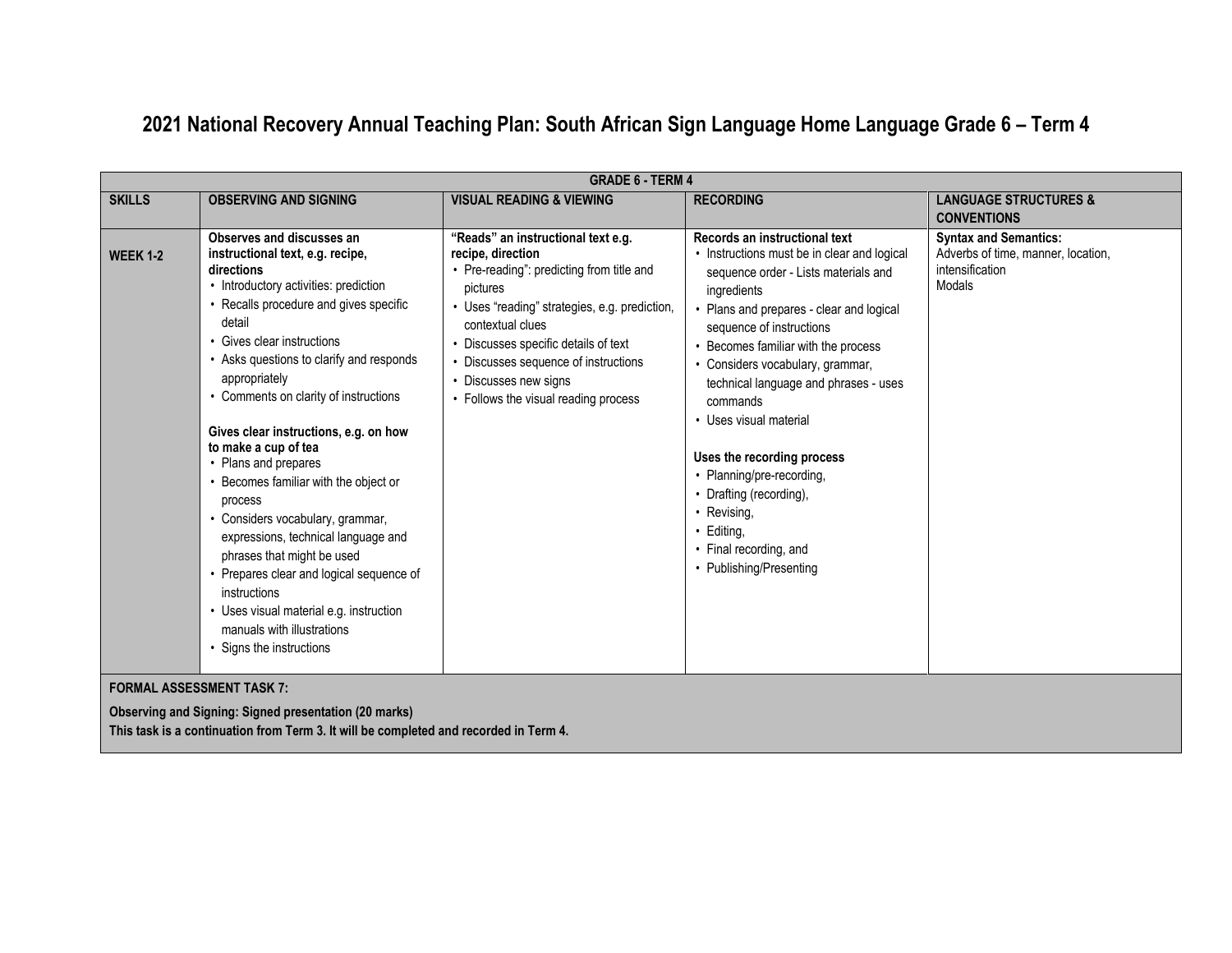|                 | <b>GRADE 6 - TERM 4</b>                                                                                                                                                                                                                                                                                                                                                                                                                                                                                                                                                                                                                                                        |                                                                                                                                                                                                                                                                                                                                                                                                           |                                                                                                                                                                                                                                                                                                                                                                                                                 |                                                                                                                                          |
|-----------------|--------------------------------------------------------------------------------------------------------------------------------------------------------------------------------------------------------------------------------------------------------------------------------------------------------------------------------------------------------------------------------------------------------------------------------------------------------------------------------------------------------------------------------------------------------------------------------------------------------------------------------------------------------------------------------|-----------------------------------------------------------------------------------------------------------------------------------------------------------------------------------------------------------------------------------------------------------------------------------------------------------------------------------------------------------------------------------------------------------|-----------------------------------------------------------------------------------------------------------------------------------------------------------------------------------------------------------------------------------------------------------------------------------------------------------------------------------------------------------------------------------------------------------------|------------------------------------------------------------------------------------------------------------------------------------------|
| <b>SKILLS</b>   | <b>OBSERVING AND SIGNING</b>                                                                                                                                                                                                                                                                                                                                                                                                                                                                                                                                                                                                                                                   | <b>VISUAL READING &amp; VIEWING</b>                                                                                                                                                                                                                                                                                                                                                                       | <b>RECORDING</b>                                                                                                                                                                                                                                                                                                                                                                                                | <b>LANGUAGE STRUCTURES &amp;</b><br><b>CONVENTIONS</b>                                                                                   |
| <b>WEEK 3-4</b> | Observes a humorous story<br>• Depicts a story or humorous event<br>• Identifies and discusses the main<br>message<br>• Recall specific detail in the story<br>• Reflects on values and messages values<br>• Discuss character, plot and setting<br>• Follows the observing process                                                                                                                                                                                                                                                                                                                                                                                            | "Reads" a humorous story<br>• "Pre-reading" activities, e.g. prediction<br>based on title<br>• Uses different types of questions in SASL<br>• Identifies main and supporting ideas<br>• Interprets and discusses message<br>• Comments on storyline<br>• Follows the visual "reading" process<br>• Summarises the text                                                                                    | Records a short summary<br>• Plots main events using a flow chart<br>• Orders logically<br>Expresses ideas clearly and logically<br>• Reflects on emotional response<br>• Makes recommendations<br>Uses the recording process<br>• Planning/pre-recording,<br>• Drafting (recording),<br>• Revising,<br>· Editing,<br>• Final recording, and<br>• Publishing/Presenting                                         | Morphology:<br>Predicates<br>Temporal aspect, simple/punctual - repetitive<br>/iterative, habitual<br><b>Syntax/ Semantics:</b><br>Tense |
| <b>WEEK 5-6</b> | Observes and discusses a dialogue (one<br>signer)<br>• Observes dialogue conventions, such as<br>turn taking.<br>• Observes body language<br>• Observes language register and tone.<br>• Observes beginning and conclusion<br>• Compiles questions<br>• Makes notes<br>• Participates in a class discussion,<br>explaining own opinion<br>Role-plays a dialogue (one signer - by<br>using role shift)<br>• Use of correct dialogue conventions,<br>such as turn taking.<br>• Appropriate body language<br>• Appropriate language register and tone<br>• Suitable beginning and conclusion<br>• Maintains discussion<br>• Responds to others' ideas with empathy<br>and respect | "Reads" a poem<br>• Asks and answers questions<br>• Compares different poems viewed<br>Expresses feelings stimulated by the<br>poem<br>• Discusses main idea and specific details<br>such as the figure of speech elements<br>presented in the poem<br>Discusses the purpose of the text<br>• Identifies and discuss design features,<br>rhyme, rhythm, eye gaze, pausing,<br>parameters, repetition etc. | Records a poem<br>• Produces short poems<br>· Uses appropriate poetic devices, e.g.<br>symmetry, alliteration (repetition of<br>parameters), rhythm, imagery, pace and<br>sign size<br>• Uses appropriate SASL discourse<br>conventions<br>Uses the recording process<br>• Planning/pre-recording,<br>• Drafting (recording),<br>• Revising,<br>· Editing,<br>• Final recording, and<br>• Publishing/Presenting | <b>Syntax/Semantics:</b><br>Basic sentence types: Question mark wiggle<br>Figures of speech: simile, metaphor<br>personification, idioms |